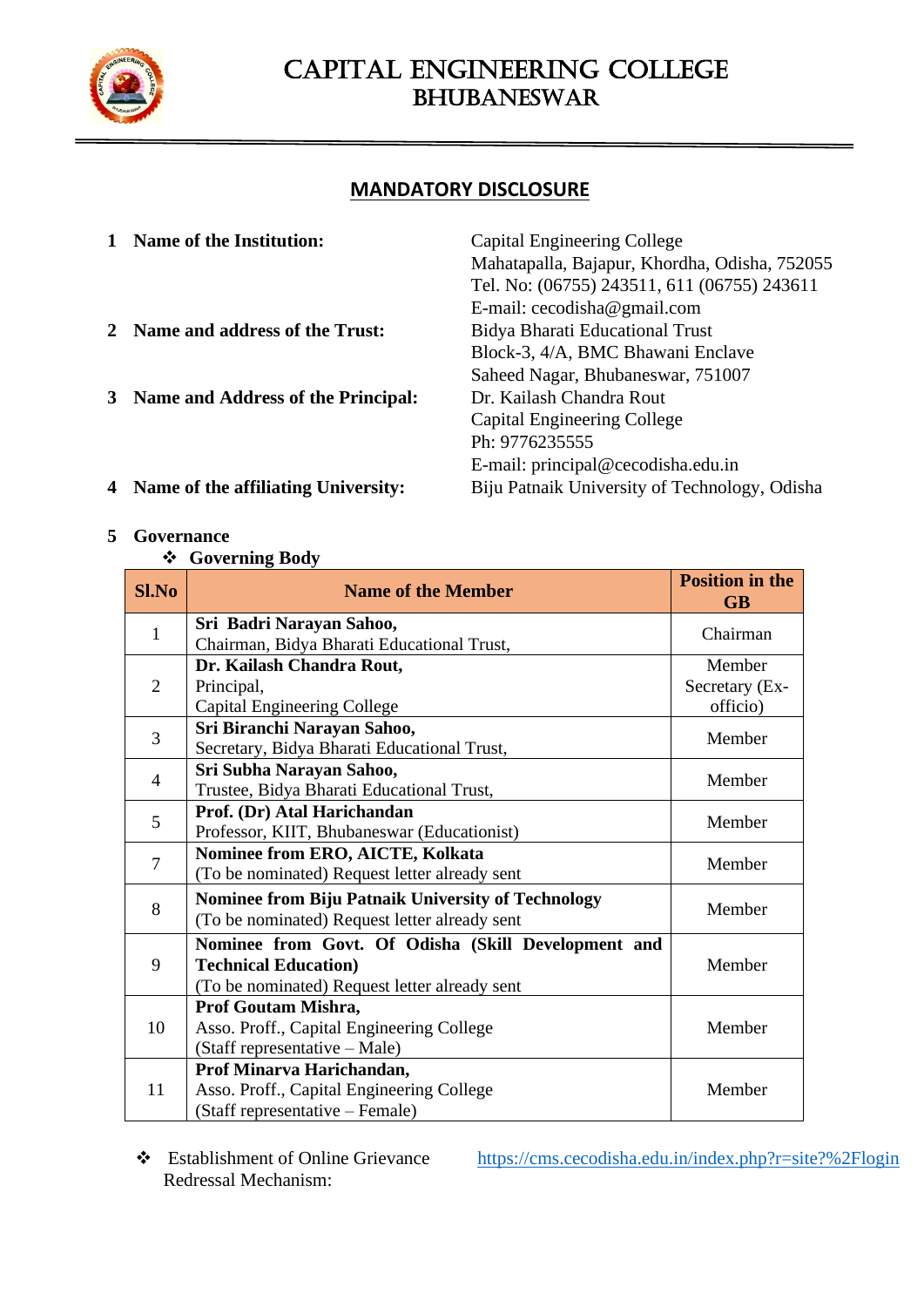

### **Sl No Name of the Committee Designation Position** 1 Dr. Kailash Chandra Rout Principal Chairman 2 Mr. Goutam Mishra Associate<br>Professor Convenor 3 | Mr. Subha Narayan Sahoo | Trustee | Member 4 Mr. Biranchi Narayan Sahoo Trustee Nember 5 | Miss Pranati Das | Asst. Proff. | Women Representative 6 | Mr. Bipash Mohanty | Asst. Proff. | Member 7 | Miss Aliva Sakhi Mishra | Asst. Proff. | Member 8 | Mr. Saradendu Bhujbal | Asst. Proff. | Member 9 | Mr. Arun Kumar Rout | Asst. Proff. | Member 10 | Mr. Tapan Kumar Dalei | Journalist | Member 11 Mr. Babula Tading Student representative Member 12 Ms. Sushnti Tudu Student<br>
Representative Women Representative 13 | Mrs. Sunita Sahoo IIC, Khordha | Member 14 Mr. Kedara Prusty Sarapancha, Nandapur Nandapur Member

#### ❖ **Establishment of Anti Ragging Committee**

#### ❖ **Establishment of Grievance Redressal Committee**

| $SI$ No        | <b>Name of the Committee</b><br><b>Member</b> | <b>Designation</b> | <b>Position</b> |
|----------------|-----------------------------------------------|--------------------|-----------------|
|                | Dr. Kailash Chandra Rout                      | Chairman           | Principal       |
| 2              | Mr. Sandeep Kumar Bala                        | Secretary          | Asso. Proff.    |
| 3              | Mrs. Purnyaprava Nayak                        | Member             | Asst. Proff.    |
| $\overline{4}$ | Miss Alivasakhi Mishra                        | Member             | Asst. Proff.    |
|                | Miss Swatismita Jena                          | Member             | Asst. Proff.    |
| 6              | Mr. Ashis Kumar Acharya                       | Member             | Asst. Proff.    |

#### ❖ **Establishment of Internal Complaint Committee (ICC)**

| $SI$ No        | <b>Name of the Committee</b><br><b>Member</b> | <b>Designation</b> | <b>Position</b>         |  |  |
|----------------|-----------------------------------------------|--------------------|-------------------------|--|--|
|                | Mrs Purnya Prava Nayak                        | Chairperson        | Asst. Proff.            |  |  |
| $\mathfrak{D}$ | Miss Sasmita Sahoo                            | Member             | <b>Teaching Faculty</b> |  |  |
| 3              | Mr. Satyakam Acharya                          | Member             | <b>Teaching Faculty</b> |  |  |
|                | Mrs. Sudipta Mohanty                          | Member             | Non-Teaching Staff      |  |  |
| 5              | Miss. Snehalata Sahu                          | Member             | Non-Teaching Staff      |  |  |
| 6              | Miss. Karina Ray                              | Student            | Student                 |  |  |
|                | Miss. Sneha Bhoi                              | Student            | Student                 |  |  |
| 8              | Mr. Rabindra Kumar Behera                     | Student            | Student                 |  |  |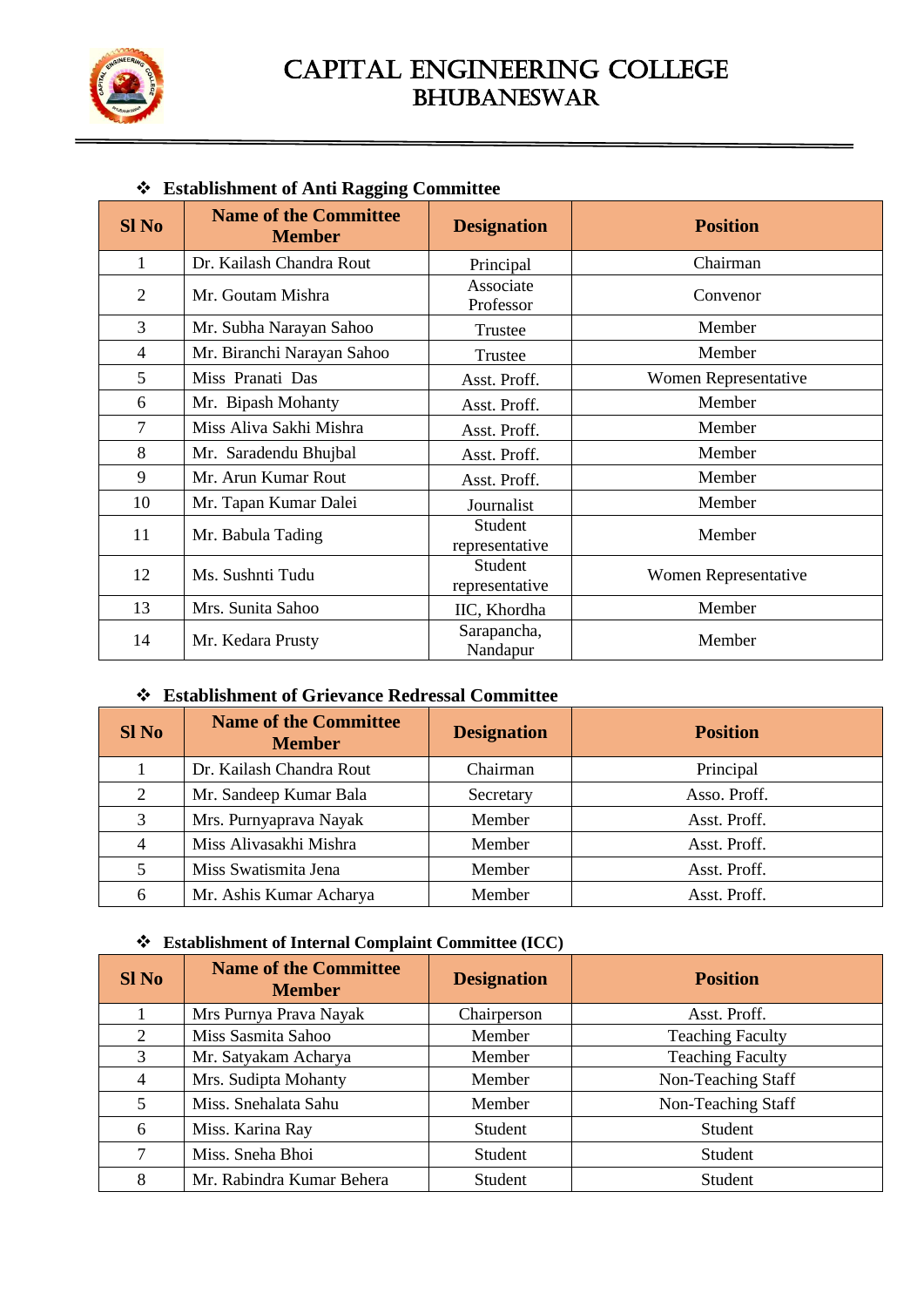

### ❖ **Establishment of Committee for SC/ST**

| <b>SINo</b> | <b>Name of the Committee</b><br><b>Member</b> | <b>Designation</b> | <b>Position</b> |
|-------------|-----------------------------------------------|--------------------|-----------------|
|             | Mr. Debananda Behera                          | Teaching           | Chairman        |
|             | Mr. Debasis Mohapatra                         | Teaching           | Member          |
| 3           | Mr. Sushree Subhrangi<br>Behera               | Teaching           | Member          |
| 4           | Mr. Gouttam Chandra Behera                    | Student            | Member          |
|             | Miss. Panina Sabar                            | Student            | Member          |

#### ❖ **Internal Quality Assurance Cell**

| <b>SI No</b>   | <b>Name of the Committee</b><br><b>Member</b> | <b>Designation</b> | <b>Position</b>                                                   |
|----------------|-----------------------------------------------|--------------------|-------------------------------------------------------------------|
| 1              | Dr, Kailash Chandra Rout                      | Principal          | Chairman                                                          |
| $\mathfrak{D}$ | Dr. Yogamaya Mohapatra                        | Convenor           | Representative, CSE                                               |
| 3              | Mr. Rakesh Sahu                               | Member             | Representative, ME                                                |
| 4              | Miss. R. Krishnarani                          | Member             | Representative, EE                                                |
| 5              | Mr. Biswa Ranjan Pradhan                      | Member             | Representative, CE                                                |
| 6              | Miss. Pranati Dash                            | Member             | Representative, EEE                                               |
| 7              | Dr. Manoranjan Samal                          | Member             | Representative, BSH                                               |
| 8              | Mrs Sudeepta Mohanty                          | Member             | <b>Administrative Official</b>                                    |
| 9              | Mr. Venkat Raman Tripathy                     | Member             | Assistant Manager, Megha<br>Engineering & Infrastructure Limited. |
| 10             | Mr. Subasish Patnaik                          | Member             | Sr. Designing Engineer, Refratechnik<br>India Pvt. Ltd.           |

### **6. Programmes Details:**

❖ **Course Details:**

| <b>Programme</b><br><b>Name</b> | <b>Branch Name</b> | <b>Duration</b><br>(Years)  | <b>Number</b><br>of Seats | <b>Cut off</b><br>marks for<br>admission | <b>Tuition</b><br><b>Fees</b><br>(Rs) | Avg.<br><b>Placement</b><br>in last 3<br>years |
|---------------------------------|--------------------|-----------------------------|---------------------------|------------------------------------------|---------------------------------------|------------------------------------------------|
| B-tech                          | CSE                | 4                           | 60                        |                                          | 59000.00                              | 73.62%                                         |
| B-tech                          | <b>CIVIL</b>       | $\overline{4}$              | 120                       | As Per<br><b>AICTE</b>                   | 59000.00                              | 75.05%                                         |
| B-tech                          | EE                 | $\overline{4}$              | 60                        |                                          | 59000.00                              | 77.80%                                         |
| <b>B-tech</b>                   | EEE                | 4                           | 60                        | guidelines                               | 59000.00                              | 72.35%                                         |
| B-tech                          | <b>MECHANICAL</b>  | 4                           | 120                       |                                          | 59000.00                              | 83.25%                                         |
| <b>MCA</b>                      | <b>MCA</b>         | $\mathcal{D}_{\mathcal{L}}$ | 120                       |                                          | 50000.00                              | <b>NA</b>                                      |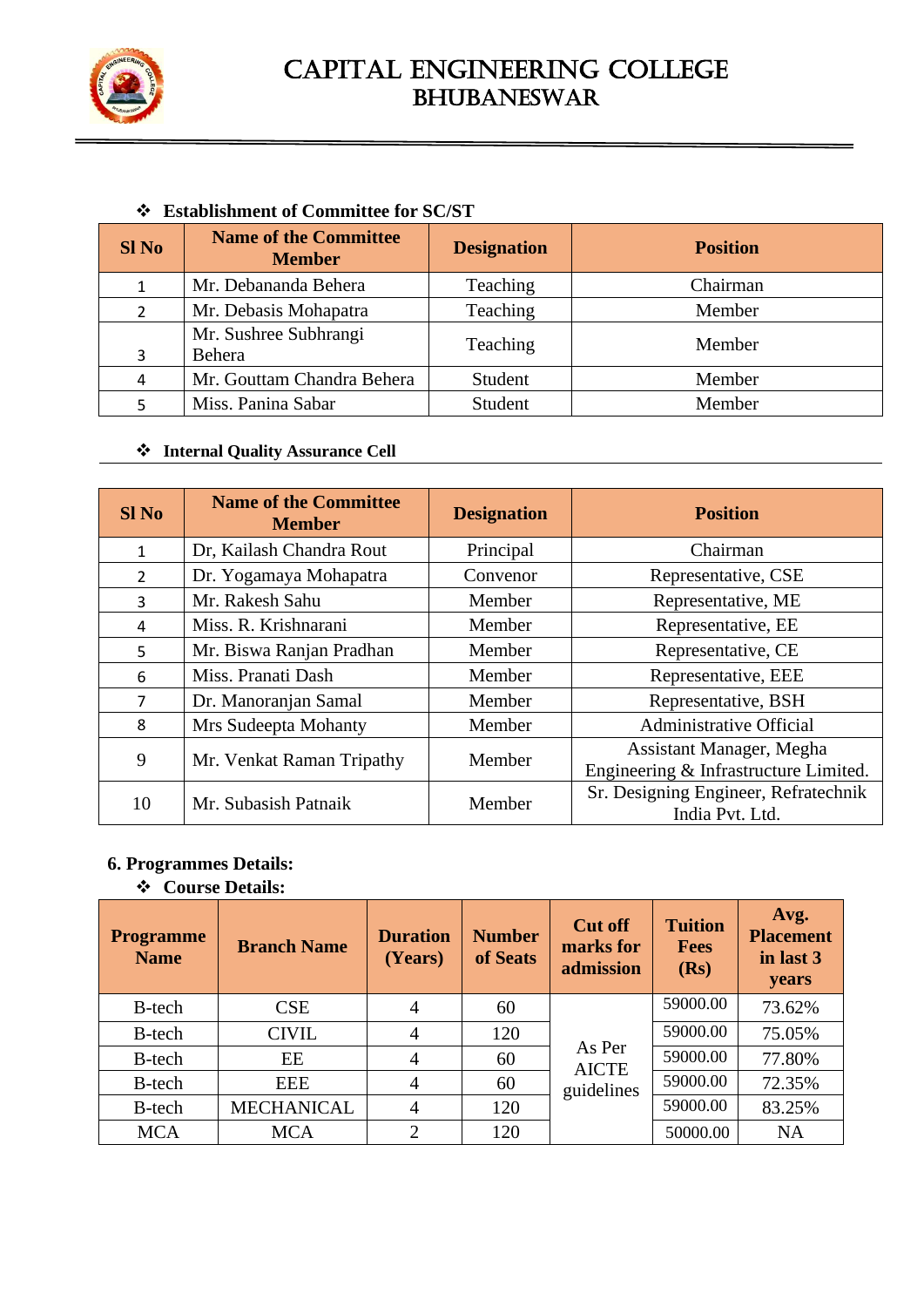

### ❖ **NBA Accreditation Status:**

| Name/ List of Programmes/ Courses Accredited | No |
|----------------------------------------------|----|
| <b>Applied for Accreditation</b>             | No |
| A. Applied but Visit not happened            | NA |
| B. Visit happened but result awaited         | NA |
| List of programmes/courses Not Applied       | NΑ |

### ❖ **NAAC Accreditation Status:**

| Name/ List of Programmes/ Courses Accredited | No |
|----------------------------------------------|----|
| <b>Applied for Accreditation</b>             | No |
| A. Applied but Visit not happened            | ΝA |
| B. Visit happened but result awaited         | NA |
| List of programmes/courses Not Applied       | NΑ |

### **7. Faculty**

| <b>Sl</b>      |                            |                    |                      |                   | Date of        |
|----------------|----------------------------|--------------------|----------------------|-------------------|----------------|
| N <sub>0</sub> | <b>Name of the Faculty</b> | <b>Designation</b> | <b>Qualification</b> | <b>Department</b> | <b>Joining</b> |
|                |                            |                    | M. Tech,             |                   |                |
| $\mathbf{1}$   | Dr. Kailash Chandra Rout   | Professor          | Ph.D.                | <b>EEE</b>        | 04-01-2018     |
|                |                            |                    | M. Tech,             |                   |                |
| $\overline{2}$ | Dr. Atul                   | Professor          | Ph.D.                | <b>MECHANICAL</b> | 03-08-2019     |
| 3              | Ashish Singh               | Asso. Proff.       | M. Tech              | <b>CSE</b>        | 12-09-2019     |
| $\overline{4}$ | Goutam Mishra              | Asso. Proff.       | M. Tech              | <b>MECHANICAL</b> | 16-05-2017     |
| 5              | Manoranjan Sahoo           | Asso. Proff.       | M. Tech              | <b>ECE</b>        | 16-08-2016     |
| 6              | Dr. Manoranjan Samal       | Asso. Proff.       | M.Sc., Ph.D.         | <b>BSH</b>        | 27-12-2021     |
| $\tau$         | Minerva Harichandan        | Asso. Proff.       | M. Tech              | EE                | 12-04-2017     |
| 8              | Salila Malla               | Asso. Proff.       | M. Tech              | <b>ECE</b>        | 02-01-2019     |
|                | Dr. Shubhangi Gopalrao     |                    |                      |                   |                |
| 9              | Patil                      | Asso. Proff.       | M.Sc., Ph.D.         | <b>BSH</b>        | 01-12-2017     |
| 10             | Sunita Baral               | Asso. Proff.       | M. Tech              | EE                | 19-06-2017     |
| 11             | Yogomaya Mohapatra         | Asso. Proff.       | M. Tech              | <b>CSE</b>        | 12-02-2021     |
| 12             | Abhisek Gantayat           | Asst. Proff.       | M. Tech              | <b>EEE</b>        | 04-12-2017     |
| 13             | Abinash Sahoo              | Asst. Proff.       | M. Tech              | <b>MECHANICAL</b> | 11-09-2017     |
| 14             | Achyutananda Panda         | Asst. Proff.       | M. Tech              | EE                | 30-11-2017     |
| 15             | Alivasakhi Mishra          | Asst. Proff.       | M. Tech              | <b>CIVIL</b>      | 03-01-2019     |
| 16             | Amar Sethy                 | Asst. Proff.       | M. Tech              | <b>MECHANICAL</b> | 03-03-2020     |
| 17             | Anchal Paramguru           | Asst. Proff.       | M.Sc                 | <b>BSH</b>        | 22-08-2019     |
| 18             | Anita Subudhi              | Asst. Proff.       | M. Tech              | <b>CSE</b>        | 03-04-2017     |
| 19             | Arabinda Dash              | Asst. Proff.       | M. Tech              | <b>CSE</b>        | 01-03-2017     |
| 20             | Aruna Kumar Rout           | Asst. Proff.       | M. Tech              | EE                | 12-07-2015     |
| 21             | Arunima Panda              | Asst. Proff.       | M.Sc                 | <b>BSH</b>        | 06-09-2016     |
| 22             | Ashis Kumar Acharya        | Asst. Proff.       | M. Tech              | <b>CSE</b>        | 31-08-2014     |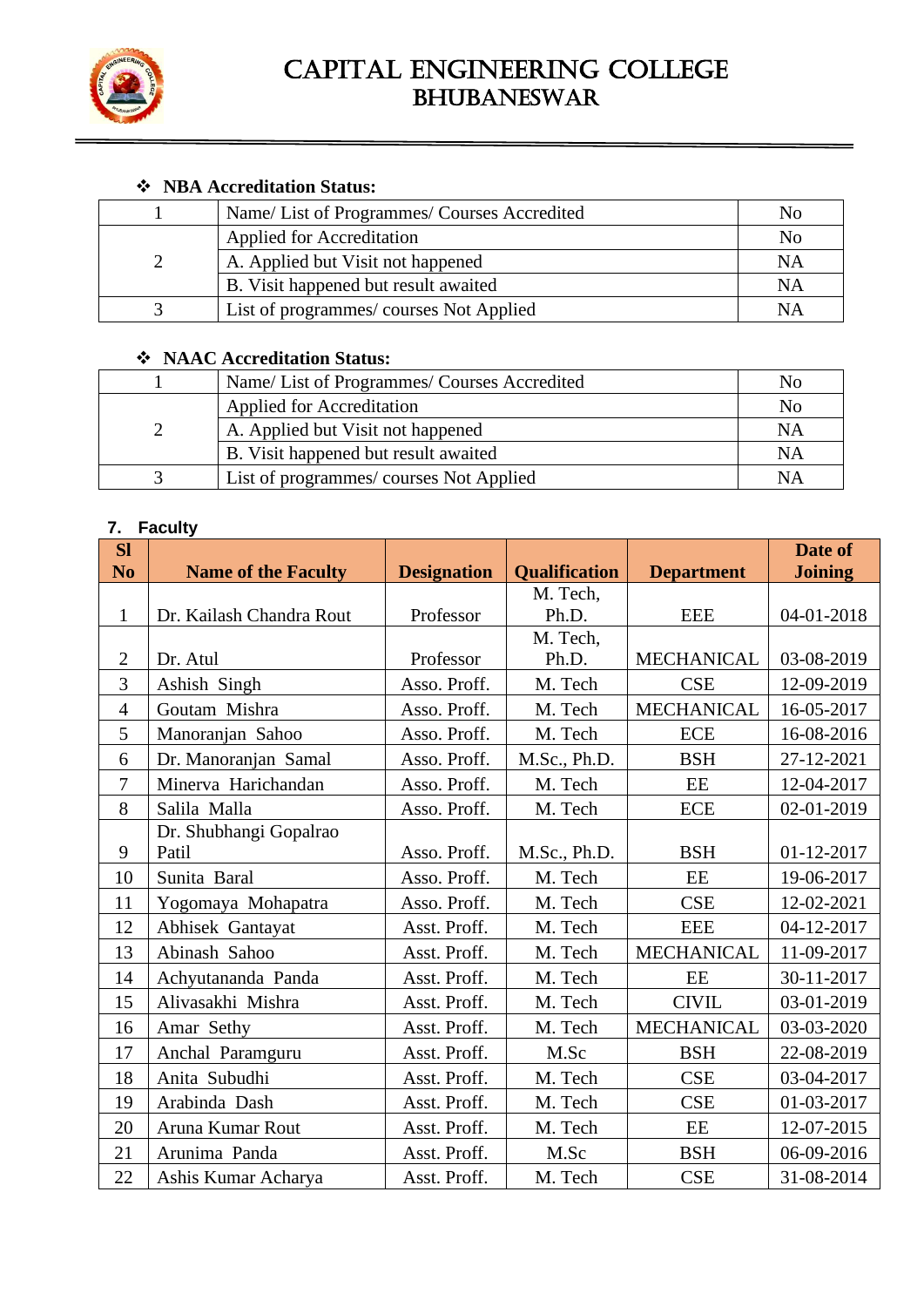

| 23 | Balabhadra Dehury           | Asst. Proff. | M. Tech     | <b>CIVIL</b>      | 04-11-2019 |
|----|-----------------------------|--------------|-------------|-------------------|------------|
| 24 | Bhawesh Kumar               | Asst. Proff. | M. Tech     | <b>EEE</b>        | 08-08-2017 |
| 25 | Bibekananda Biswal          | Asst. Proff. | M.Sc        | <b>BSH</b>        | 23-12-2017 |
| 26 | Bibhuti Bhusan Sabat        | Asst. Proff. | M. Tech     | <b>MECHANICAL</b> | 31-01-2016 |
| 27 | Bijayalaxmi Behera          | Asst. Proff. | M. Tech     | <b>CIVIL</b>      | 17-01-2019 |
| 28 | Bipash Mohanty              | Asst. Proff. | M. Tech     | <b>CIVIL</b>      | 01-09-2016 |
| 29 | Biraja Prasad Nayak         | Asst. Proff. | M. Tech     | <b>CSE</b>        | 27-11-2017 |
| 30 | Biswa Pradhan               | Asst. Proff. | M. Tech     | <b>CIVIL</b>      | 12-01-2019 |
| 31 | Biswajit Mohapatra          | Asst. Proff. | M. Tech     | <b>MECHANICAL</b> | 28-05-2017 |
| 32 | Debabratta Biswal           | Asst. Proff. | M. Tech     | EE                | 10-12-2019 |
| 33 | Debananda Behera            | Asst. Proff. | M. Tech     | <b>MECHANICAL</b> | 04-12-2017 |
| 34 | Debasis Mohapatra           | Asst. Proff. | M. Tech     | <b>CSE</b>        | 08-12-2021 |
| 35 | Dheeraj Kumar               | Asst. Proff. | M. Tech     | <b>EEE</b>        | 01-11-2016 |
| 36 | Gopal Behera                | Asst. Proff. | M. Tech     | EE                | 10-02-2020 |
| 37 | Ipsit Joshi                 | Asst. Proff. | M. Tech     | <b>CSE</b>        | 04-01-2019 |
| 38 | Jagruti Jagatanandini Swain | Asst. Proff. | M. Tech     | <b>CIVIL</b>      | 01-08-2016 |
| 39 | Kabi Sahoo                  | Asst. Proff. | M. Tech     | MECHANICAL        | 12-08-2019 |
| 40 | Kankan Mandal               | Asst. Proff. | M. Tech     | <b>CIVIL</b>      | 03-01-2019 |
| 41 | Manas Ranjan Pal            | Asst. Proff. | M. Tech     | <b>MECHANICAL</b> | 11-12-2017 |
| 42 | Manoj Kumar Mohanta         | Asst. Proff. | M. Tech     | <b>EEE</b>        | 24-11-2016 |
| 43 | Dr. Minushree Pattnaik      | Asst. Proff. | M.A., Ph.D. | <b>BSH</b>        | 26-08-2019 |
| 44 | Mitali Pattanaik            | Asst. Proff. | M. Tech     | <b>CIVIL</b>      | 15-12-2019 |
| 45 | Nalinikanta Swain           | Asst. Proff. | M. Tech     | MECHANICAL        | 31-03-2017 |
| 46 | Nayan Kishore Giri          | Asst. Proff. | M. Tech     | <b>CIVIL</b>      | 09-11-2017 |
| 47 | Poonam Tripathy             | Asst. Proff. | M. Tech     | <b>EEE</b>        | 10-08-2017 |
| 48 | Pranati Das                 | Asst. Proff. | M. Tech     | EE                | 16-07-2019 |
| 49 | Pranaya Rout                | Asst. Proff. | M. Tech     | EE                | 10-01-2019 |
| 50 | Prangya Parimita Padhi      | Asst. Proff. | M. Tech     | <b>ECE</b>        | 12-07-2017 |
| 51 | Pritish Mohanty             | Asst. Proff. | M. Tech     | EE                | 10-01-2019 |
| 52 | Priyabrata Jena             | Asst. Proff. | M. Tech     | <b>MECHANICAL</b> | 26-12-2017 |
| 53 | Priyadarshini Das           | Asst. Proff. | M.Sc        | <b>BSH</b>        | 16-01-2019 |
| 54 | Purnya Prava Nayak          | Asst. Proff. | M. Tech     | <b>CSE</b>        | 20-11-2017 |
| 55 | Rajesh Kumar Swain          | Asst. Proff. | M. Tech     | <b>CIVIL</b>      | 08-07-2019 |
| 56 | Rakesh Sahu                 | Asst. Proff. | M. Tech     | MECHANICAL        | 03-01-2020 |
| 57 | Rashmi Rabindra Sahoo       | Asst. Proff. | <b>MBA</b>  | <b>BSH</b>        | 10-04-2017 |
| 58 | Rashmiprava Mishra          | Asst. Proff. | M. Tech     | <b>ECE</b>        | 09-01-2019 |
| 59 | Rasmi Krishnarani           | Asst. Proff. | M. Tech     | EE                | 19-07-2019 |
| 60 | Rasmi Sarangi               | Asst. Proff. | M. Tech     | <b>CSE</b>        | 28-12-2017 |
| 61 | Raushan Gupta               | Asst. Proff. | M. Tech     | <b>CIVIL</b>      | 02-01-2019 |
| 62 | Reshma Swain                | Asst. Proff. | MBA         | <b>BSH</b>        | 16-09-2016 |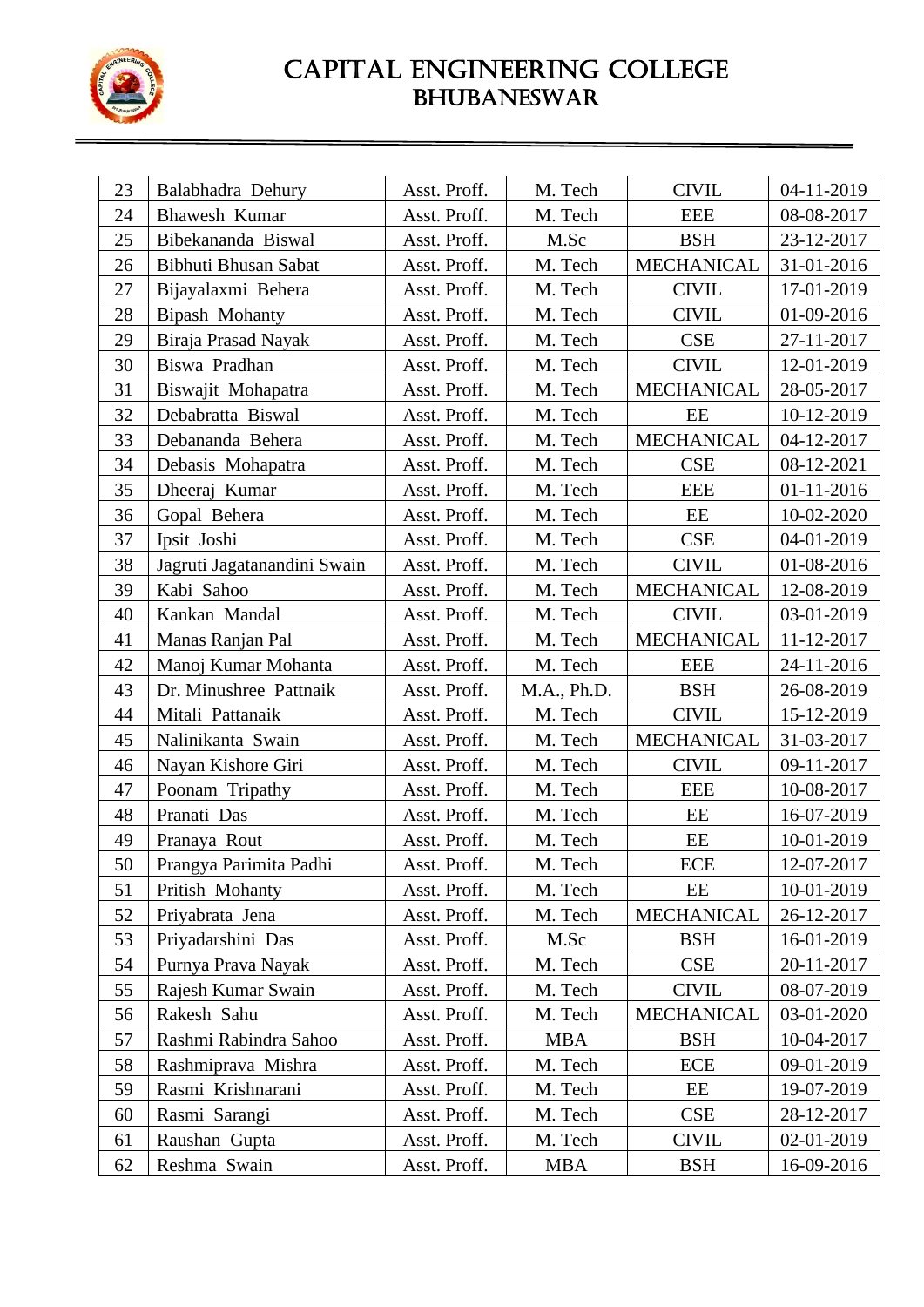

| 63 | Romeo Jena                 | Asst. Proff. | M. Tech | <b>EEE</b>        | 22-08-2012 |
|----|----------------------------|--------------|---------|-------------------|------------|
| 64 | Sairukmini Sahu            | Asst. Proff. | M. Tech | <b>ECE</b>        | 02-06-2017 |
| 65 | Sandip Kumar Bala          | Asst. Proff. | M. Tech | <b>CSE</b>        | 16-11-2021 |
| 66 | Sanghamitra Rout           | Asst. Proff. | M. Tech | <b>ECE</b>        | 15-06-2017 |
| 67 | Sangita Pani               | Asst. Proff. | M.Sc    | <b>BSH</b>        | 25-03-2021 |
| 68 | Sanjib Kumar Das           | Asst. Proff. | M. Tech | <b>MECHANICAL</b> | 04-12-2019 |
| 69 | Saradendu Bhujabal         | Asst. Proff. | M. Tech | <b>MECHANICAL</b> | 05-08-2011 |
| 70 | Saswati Nayak              | Asst. Proff. | M. Tech | <b>MECHANICAL</b> | 08-11-2017 |
| 71 | Satyaprakash Mishra        | Asst. Proff. | M. Tech | <b>CIVIL</b>      | 18-09-2017 |
| 72 | Shradha Jena               | Asst. Proff. | M. Tech | <b>CIVIL</b>      | 12-07-2017 |
| 73 | Siba Prasad Senapati       | Asst. Proff. | M. Tech | EE                | 03-05-2017 |
| 74 | Sidharth Pradhan           | Asst. Proff. | M. Tech | <b>MECHANICAL</b> | 13-11-2017 |
| 75 | Smitasree Jena             | Asst. Proff. | M. Tech | $\rm{EE}$         | 09-02-2015 |
| 76 | Smruti Samantray           | Asst. Proff. | M. Tech | <b>ECE</b>        | 13-11-2017 |
| 77 | Smrutiranjan Pradhan       | Asst. Proff. | M. Tech | <b>CIVIL</b>      | 12-12-2019 |
| 78 | Soumya Mohanty             | Asst. Proff. | M. Tech | EE                | 15-01-2019 |
| 79 | Sourav Prakash Pradhan     | Asst. Proff. | M. Tech | <b>MECHANICAL</b> | 07-10-2019 |
| 80 | Subhankar Shibajyoti Puhan | Asst. Proff. | M. Tech | <b>CIVIL</b>      | 13-01-2020 |
| 81 | Subhrajit Sahoo            | Asst. Proff. | M. Tech | EE                | 03-08-2015 |
| 82 | Subrat Kumar Biswal        | Asst. Proff. | M.Sc    | <b>BSH</b>        | 23-11-2017 |
| 83 | <b>Subrat Kumar Dash</b>   | Asst. Proff. | M. Tech | <b>CSE</b>        | 02-01-2015 |
| 84 | Suchismita Sarangi         | Asst. Proff. | M.Sc    | <b>BSH</b>        | 25-07-2017 |
| 85 | Sudipt Kumar Mandal        | Asst. Proff. | M. Tech | <b>EEE</b>        | 15-12-2017 |
| 86 | Sushree Subhrangi Behera   | Asst. Proff. | M.Sc    | <b>BSH</b>        | 19-12-2019 |
| 87 | Swagatika Das              | Asst. Proff. | M.Sc    | <b>BSH</b>        | 10-01-2019 |
| 88 | Swapnarani Pradhan         | Asst. Proff. | M. Tech | <b>CIVIL</b>      | 05-08-2019 |
| 89 | Swarup Ranjan Sahoo        | Asst. Proff. | M. Tech | <b>CIVIL</b>      | 07-09-2015 |
| 90 | Swatismita Jena            | Asst. Proff. | M. Tech | <b>CSE</b>        | 25-11-2021 |

### **8. Profile of Principal**

| Name                            | : Dr. Kailash Chandra Rout                  |
|---------------------------------|---------------------------------------------|
| Date of Birth                   | : $17th$ June, 1980                         |
| <b>Education Qualifications</b> | : B.tech, M.Tech, Ph.D.                     |
| <b>Work Experience</b>          |                                             |
| Teaching                        | :18                                         |
| Research                        | $\div 2$                                    |
| Industry                        | $\colon 1$                                  |
| others                          | : 3                                         |
| Area of Specialization          | : Electronics $&$ Communication Engineering |
| Courses taught at               | : Diploma/ Under Graduate/ Post Graduate    |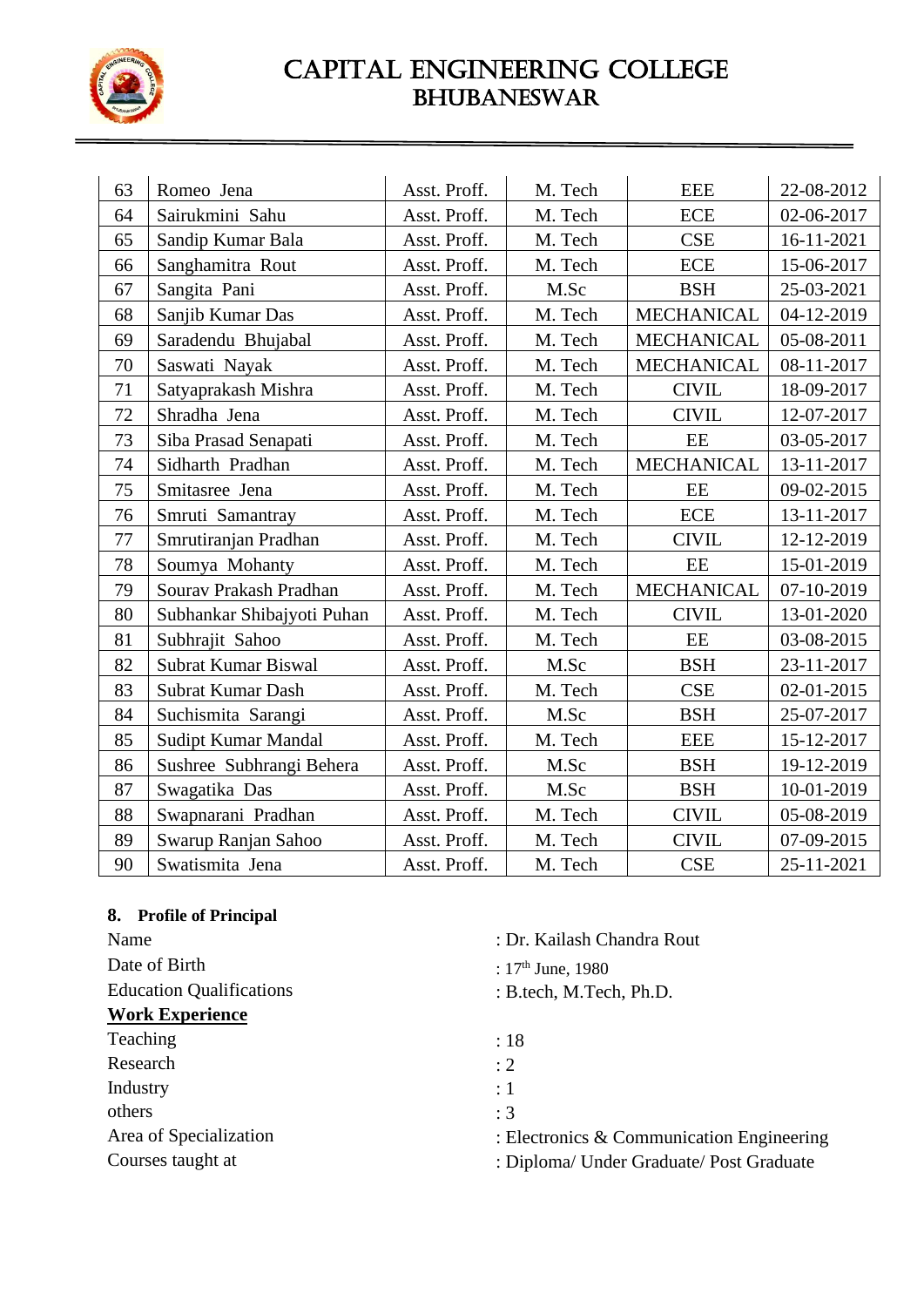

#### **Research guidance(Number of Students)**

| : 26        |
|-------------|
| : Completed |
| : Completed |
| :12         |
| : 4         |
| $\cdot$ 2   |
| : 6         |
|             |

#### **9. Fee**

| .                           |                  |                   |                          |                                            |
|-----------------------------|------------------|-------------------|--------------------------|--------------------------------------------|
| <b>Sl</b><br>N <sub>o</sub> | <b>Programme</b> | <b>Branch</b>     | <b>Tuition Fees/Year</b> | <b>Time schedule for</b><br>payment of Fee |
|                             | B-tech           | <b>CSE</b>        | 59000.00                 |                                            |
| 2                           | B-tech           | <b>CIVIL</b>      | 59000.00                 |                                            |
| 3                           | B-tech           | EE                | 59000.00                 | At the starting of                         |
| 4                           | B-tech           | <b>EEE</b>        | 59000.00                 | Academic year                              |
|                             | B-tech           | <b>MECHANICAL</b> | 59000.00                 |                                            |
| 6                           | <b>MCA</b>       | <b>MCA</b>        | 50000.00                 |                                            |

#### **10. Admission**

|                             |                      |                   | <b>Seats</b>              | Year                             |                | <b>Admission in</b> |             | <b>Admission</b>                    |
|-----------------------------|----------------------|-------------------|---------------------------|----------------------------------|----------------|---------------------|-------------|-------------------------------------|
| <b>Sl</b><br>N <sub>o</sub> | <b>Programm</b><br>e | <b>Branch</b>     | <b>Sanc</b><br>tione<br>d | <b>of</b><br>appro<br><b>val</b> | $2021 -$<br>22 | $2020 -$<br>21      | 2019-<br>20 | under<br><b>Management</b><br>Quota |
| 1                           | B-tech               | <b>CSE</b>        | 60                        | 2010                             | 49             | 54                  | 52          |                                     |
| $\overline{2}$              | B-tech               | <b>CIVIL</b>      | 120                       | 2015                             | 77             | 99                  | 97          | No admissions<br>are done           |
| 3                           | B-tech               | EE                | 60                        | 2010                             | 54             | 52                  | 52          | under                               |
| $\overline{4}$              | B-tech               | <b>EEE</b>        | 60                        | 2011                             | 43             | 48                  | 41          | Management                          |
| 5                           | B-tech               | <b>MECHANICAL</b> | 120                       | 2010                             | 96             | 103                 | 108         | Quota                               |
| 6                           | <b>MCA</b>           | <b>MCA</b>        | 120                       | 2021                             | 63             | <b>NA</b>           | <b>NA</b>   |                                     |

- **11. Admission Procedure:** Admission in to various programmes of Capital Engineering College is controlled by Odisha Joint Entrance Examination (OJEE) and as per the rules and regulations formed by Government of Odisha. The students are admitted through the entrance examination and counselling conducted by OJEE. For more details about the admission procedure OJEE website can be referred [https://ojee.nic.in.](https://ojee.nic.in/)
- **12. Criteria and Weightages for Admission:** The criteria and eligibility for admission are governed by Odisha Joint Entrance Examination (OJEE) and as per the rules and regulations formed by Government of Odisha in consonant with AICTE guidelines.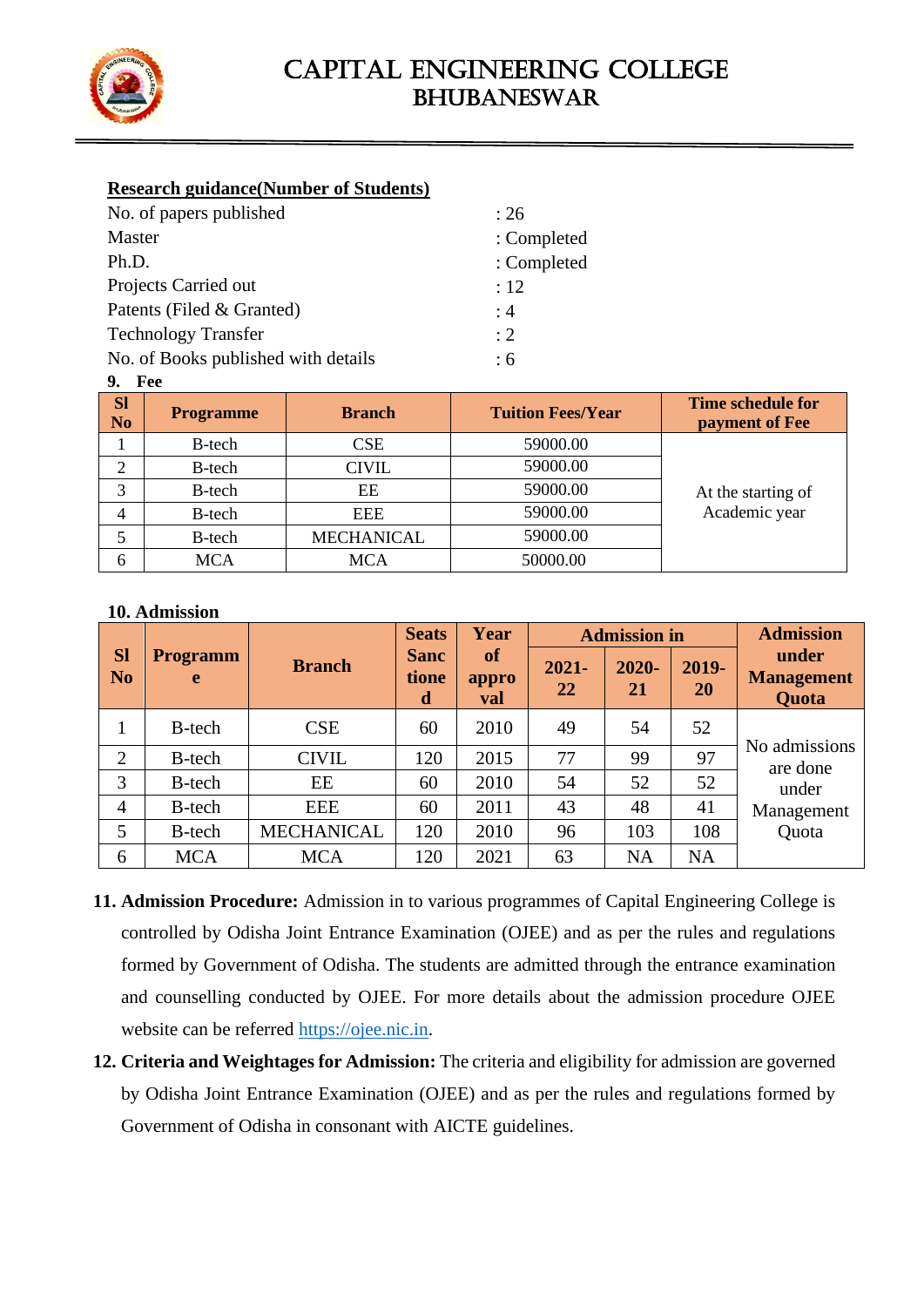

- **13. List of Applicants:** Capital Engineering College do not receive any application for admission. The students choose the programme and course through Odisha Joint Entrance Examination (OJEE) and allotted to Capital Engineering College for admission through the counselling process.
- **14. Results of Admission Under Management seats/Vacant seats:** No management seats are available in Capital Engineering College as per guidelines of Government of Odisha. The vacant seats are filled as per the guidelines formed by OJEE from time to time.

| <b>Sl No</b>   | <b>Type of Infrastructure</b> | <b>Total Numbers</b><br>available | <b>Total Area (Sq Mtr)</b> |
|----------------|-------------------------------|-----------------------------------|----------------------------|
| 1              | Class room                    | 34                                | 2203.9                     |
| $\overline{2}$ | Tutorial room                 | 10                                | 366.66                     |
| 3              | Laboratory                    | 47                                | 3450.8                     |
| $\overline{4}$ | <b>Additional Workshop</b>    | $\mathbf{1}$                      | 230.9                      |
| 5              | <b>Board Room</b>             | $\mathbf{1}$                      | 37.88                      |
| 6              | Boys Common Room              | $\mathbf{1}$                      | 100.32                     |
| 7              | Cafeteria                     | $\mathbf{1}$                      | 200                        |
| 8              | <b>Central Store</b>          | $\mathbf{1}$                      | 30                         |
| 9              | <b>Computer Centre</b>        | $\mathbf{1}$                      | 153.73                     |
| 10             | <b>Drawing Hall</b>           | $\mathbf{1}$                      | 133.35                     |
| 11             | Exam Control Office           | $\mathbf{1}$                      | 37.88                      |
| 12             | First Aid cum Sick Room       | $\mathbf{1}$                      | 17.4                       |
| 13             | Girl's Common Room            | $\mathbf{1}$                      | 101.39                     |
| 14             | House Keeping                 | $\mathbf{1}$                      | 10                         |
| 15             | Language Lab                  | $\mathbf{1}$                      | 66                         |
| 16             | Library Cum Reading Hall      | $\mathbf{1}$                      | 557.14                     |
| 17             | <b>Maintenance Room</b>       | $\mathbf{1}$                      | 10.17                      |
| 18             | Pantry For Staff              | $\mathbf{1}$                      | 10.17                      |
| 19             | Principal Office              | $\mathbf{1}$                      | 52.65                      |
| 20             | Reception Area                | $\mathbf{1}$                      | 30                         |
| 21             | Security                      | $\mathbf{1}$                      | 10                         |
| 22             | <b>Stationary Store</b>       | $\mathbf{1}$                      | 10                         |
| 23             | Training & Placement Office   | $\mathbf{1}$                      | 70.66                      |
| 24             | Workshop                      | $\mathbf{1}$                      | 309                        |
| 25             | Seminar Hall                  | 3                                 | 495.84                     |

**11. Information of Infrastructure and Other Resources Available**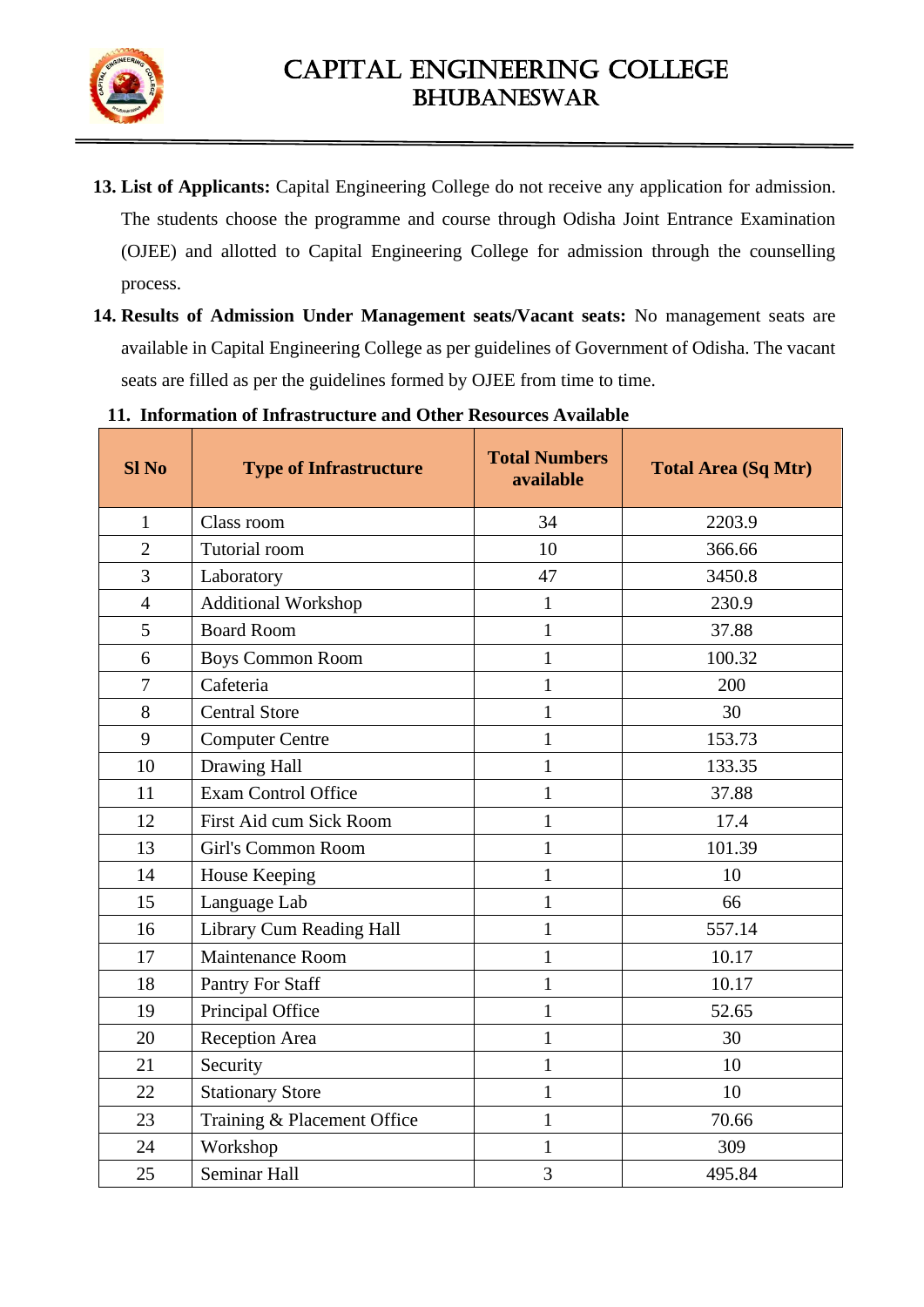

| 26 | Department Office          |    | 226.53 |
|----|----------------------------|----|--------|
| 27 | <b>Faculty Room</b>        |    | 152.95 |
| 28 | <b>HOD Room</b>            |    | 86.89  |
| 29 | Office                     |    | 506.39 |
| 30 | Toilet                     | 14 | 479.03 |
| 31 | <b>Toilet for Disabled</b> |    | 10     |
| 32 | Other Built up areas       |    | 7210   |

| Barrier Free Built Environment for disabled and elderly<br>persons |                  | : Available in each building                        |
|--------------------------------------------------------------------|------------------|-----------------------------------------------------|
| <b>Occupancy Certificate</b>                                       |                  | : Obtained from competent                           |
| Fire and Safety Certificate                                        |                  | authority<br>: Obtained from competent<br>authority |
| <b>Hostel Facilities</b>                                           |                  | : Not Available                                     |
| ❖ Library                                                          |                  |                                                     |
| <b>Library Book details:</b>                                       |                  |                                                     |
| <b>Total No of Titles</b>                                          | :3435            |                                                     |
| <b>Total No of Volumes</b>                                         | :18674           |                                                     |
| <b>Journal Details:</b><br>$\bullet$                               |                  |                                                     |
| <b>Total No of National Journals</b>                               | :38              |                                                     |
| <b>Total No of International Journals</b>                          | :27              |                                                     |
| E-journals available                                               | :60              |                                                     |
| <b>Other Details:</b>                                              |                  |                                                     |
| No of Computers available in E-Library                             | :30              |                                                     |
| Library Automation software name                                   | : SOFTLIB        |                                                     |
| <b>National Digital Library (NDL)</b><br>$\bullet$                 |                  | : INORNC3R5GUMDVH (NDL Club                         |
| subscription details                                               | registration Id) |                                                     |
| <b>Laboratory and Workshop</b><br>❖                                |                  |                                                     |
| List of Major Equipment/Facilities in each Laboratory/Workshop     |                  |                                                     |

• List of Experimental Setup in each Laboratory/Workshop

| <b>Laboratory Name</b>              | <b>Equipment Particulars</b>                             |  |
|-------------------------------------|----------------------------------------------------------|--|
| Basic mechanical<br>engineering lab | Water tube and fire tube boiler                          |  |
|                                     | Coplanar force system                                    |  |
|                                     | Moment of inertia of flywheel                            |  |
| CNC lab                             | CNC lathe trainer                                        |  |
|                                     | CNC milling trainer                                      |  |
|                                     | Centrifugal/Axial flow compressor                        |  |
| Engineering<br>thermodynamics lab   | Joule-Thomson apparatus                                  |  |
|                                     | Cut section of single cylinder four stroke petrol engine |  |
|                                     | Cut section of single cylinder four stroke diesel engine |  |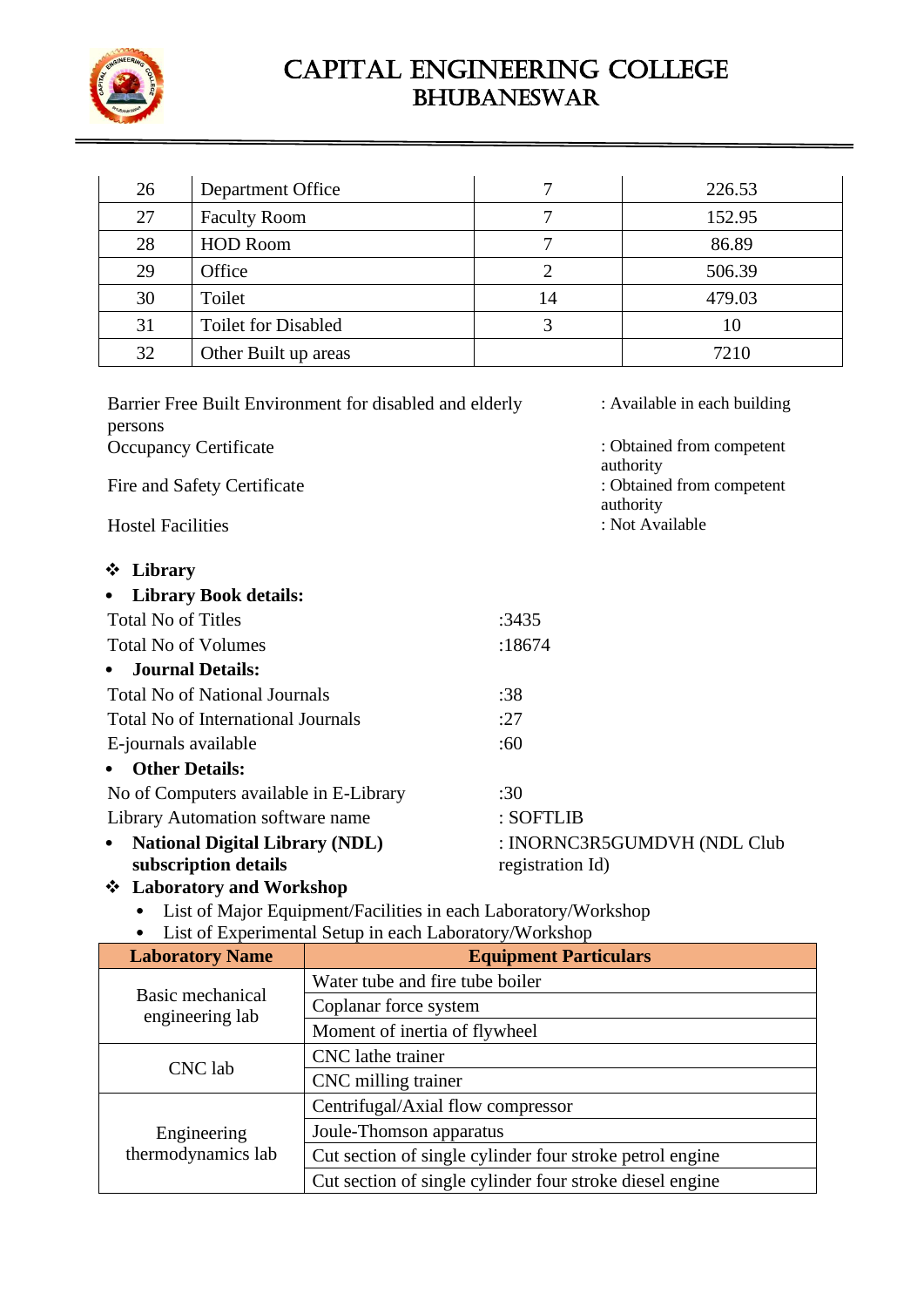

|                      | Cut section of single cylinder two stroke petrol engine |
|----------------------|---------------------------------------------------------|
|                      | Cut section of single cylinder two stroke diesel engine |
|                      | Metacentric Height Apparatus                            |
|                      | Burdon tube pressure gauge with U-tube Manometer        |
|                      | Kaplan turbine test rig                                 |
|                      | Coefficient of discharge V notch apparatus              |
|                      | Impact of jet with all accessories                      |
| Fluid mechanics &    | Reciprocating pump test rig                             |
| Hydraulic machines   | Centrifugal pump test rig                               |
|                      | Pelton wheel turbine                                    |
|                      | Francis turbine test rig                                |
|                      | Bernoulli's theorem apparatus                           |
|                      | Flow through orifice apparatus                          |
|                      | Composite slab apparatus                                |
|                      | Natural and forced convection heat transfer apparatus   |
|                      | Parallel flow and counter flow heat exchanger           |
| Heat transfer lab    | Emissivity apparatus                                    |
|                      | Heat transfer by fins apparatus                         |
|                      | Critical heat flux apparatus                            |
|                      | Steffen Boltzmann apparatus                             |
|                      | 4-stroke single cylinder C.I. Engine                    |
|                      | valve timing diagram of IC engine                       |
|                      | Morse test on IC engine                                 |
| IC Engine lab        | Load test and heat balance on 2 stroke S.I. Engine      |
|                      | Exhaust gas analysis apparatus                          |
|                      | Study of different cooling system in automobile         |
|                      | Study of lubrication system of automobile               |
|                      | <b>Hartnell Governor</b>                                |
| Machine dynamics lab | Static and dynamic balancing apparatus                  |
|                      | Damped vibration apparatus                              |
|                      | Universal testing machine (40 T capacity)               |
|                      | Fatigue testing Machine                                 |
| Mechanics of Solid   | Impact testing machine                                  |
|                      | Brinnell & Rockwell hardness testing machine            |
|                      | Spring testing machine                                  |
|                      | Torsion testing machine                                 |
|                      | Vapour compression refrigeration test rig               |
| Refrigeration & Air  | Vapour absorption refrigeration test rig                |
| conditioning lab     | Window type air conditioning test rig                   |
|                      | Duct type air conditioning test rig                     |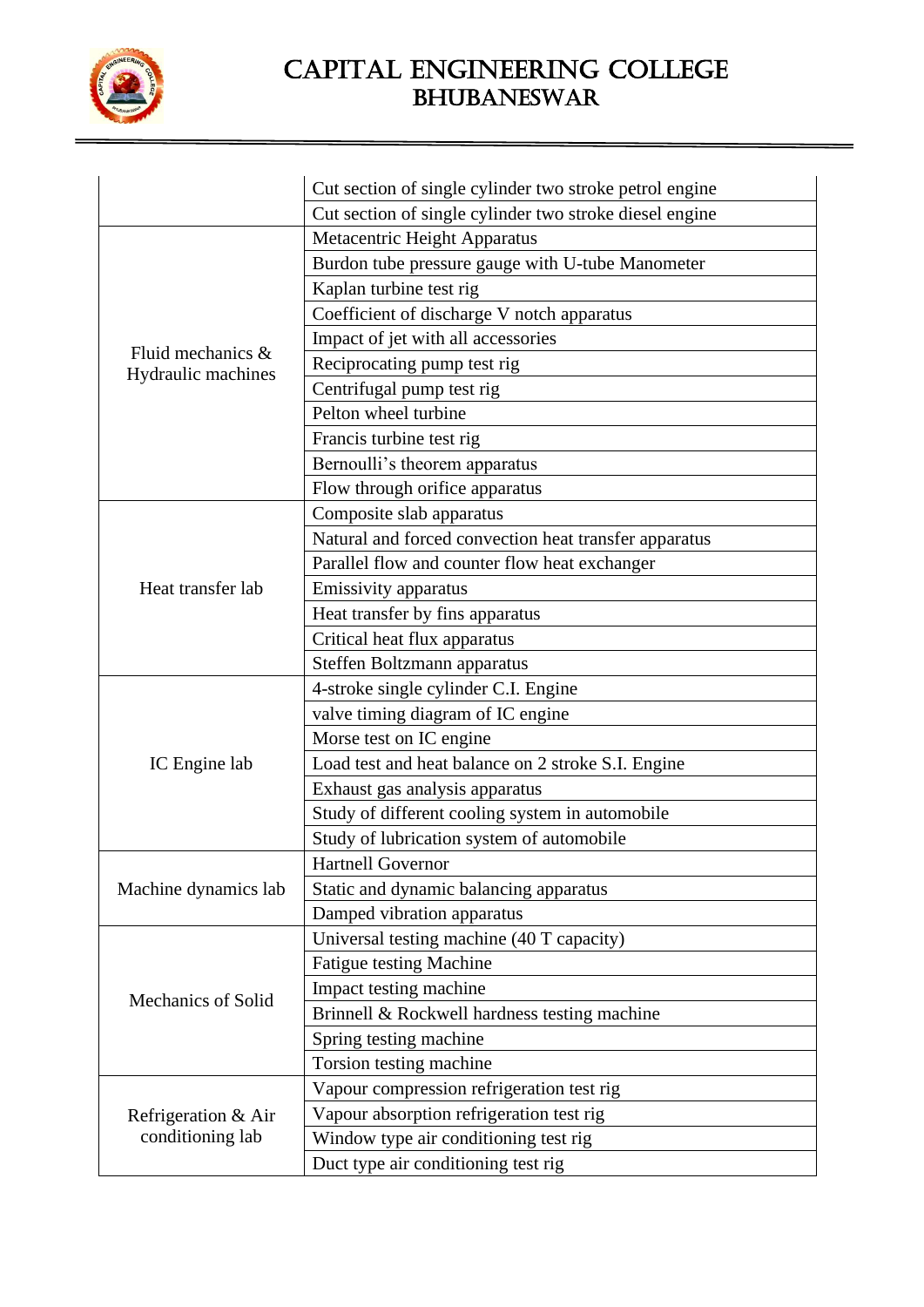

|                        | Ice plant apparatus                                |
|------------------------|----------------------------------------------------|
|                        | Heat pump apparatus                                |
|                        | Welding machine 260 Amp 1 Phase                    |
|                        | 1" Drilling machine                                |
|                        | 12" shaping machine                                |
|                        | 200 mm hydraulic hacksaw                           |
|                        | <b>Bench Grinder</b>                               |
|                        | Universal milling machine with other accessories   |
|                        | 1/2' lathe machine with other accessories          |
|                        | 1/2' lathe machine with other accessories          |
|                        | 4.5' bed Lathe machine                             |
| Workshop               | 4.5' bed Lathe machine                             |
|                        | 4.5' bed Lathe machine                             |
|                        | 4.5' bed Lathe machine                             |
|                        | 4.5' bed Lathe machine                             |
|                        | Drilling machine                                   |
|                        | Hydraulic hacksaw                                  |
|                        | Bench grinder                                      |
|                        | Fitting tools                                      |
|                        | Sheet metal work tools                             |
|                        | Crushing value of aggregate apparatus              |
|                        | Impact value of aggregate test apparatus           |
|                        | Ductility value of bitumen test apparatus          |
|                        | Flankness index & elongation index test apparatus  |
| Highway &traffic       | Flash & fire point test of bitumen test apparatus  |
| enginnering            | Loss angles abrastion value of aggregate apparatus |
|                        | Marshall stability test apparatus                  |
|                        | Penetration test of bitumen test apparatus         |
|                        | softening point of bitumen test apparatus          |
|                        | Stripping value of aggregate test apparatus        |
|                        | Column buckling appratus                           |
| Structural engineering | Elastic properties of deflected beam apparatus     |
|                        | Truss appratus                                     |
|                        | Clark maxwell reciprocal appratus                  |
|                        | Moment area theorem apparatus                      |
| Lab                    | three hinged arch apparatus                        |
|                        | two hinged arch apparatus                          |
|                        | Rebound hamour                                     |
|                        | Ultrasonic pulse velocity tester                   |
|                        | Portal frame appratus                              |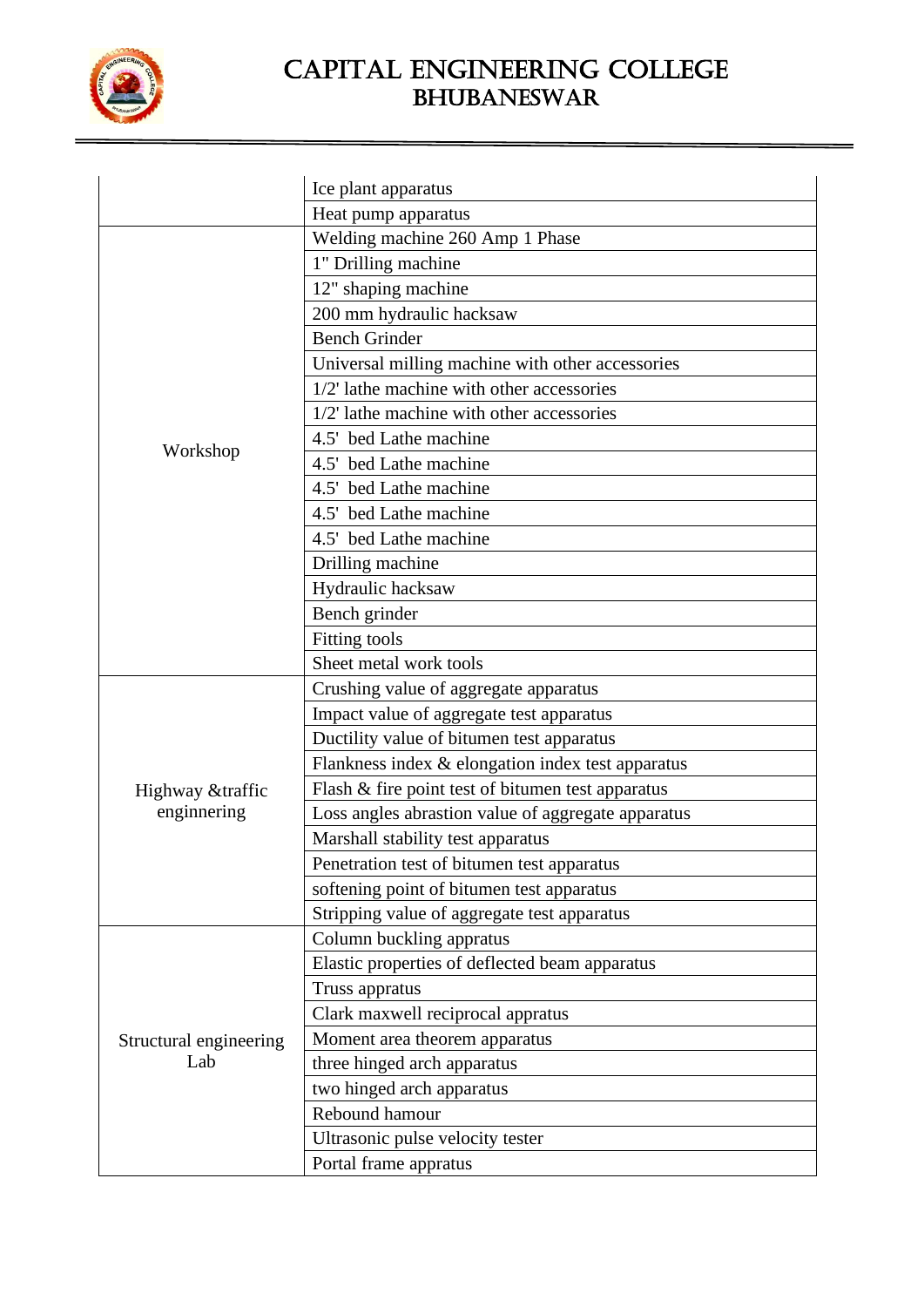

| Water Supply and                                                              | <b>BOD</b> apparatus                   |
|-------------------------------------------------------------------------------|----------------------------------------|
|                                                                               | COD apparatus                          |
|                                                                               | Jar test apparatus                     |
| <b>Sanitary Engineering</b><br>Lab                                            | DO Meter                               |
|                                                                               | PH Meter                               |
|                                                                               | <b>Turbidity Meter</b>                 |
|                                                                               | Chain(30mt)                            |
|                                                                               | Ranging rod (heavy)                    |
|                                                                               | Ranging rod (lite)                     |
|                                                                               | Prismatic compass with Tripod stand    |
| Surveying Lab                                                                 | Plane table with all acessories        |
|                                                                               | Leveling staff in five folds (5mt)     |
|                                                                               | Transit theodolite with tripod stand   |
|                                                                               | Dumpy level                            |
|                                                                               | Slump cone                             |
|                                                                               | Metal plate                            |
|                                                                               | Trowel                                 |
|                                                                               | Tamping rod                            |
|                                                                               | Compaction factor apparatus            |
|                                                                               | Flow table apparatus                   |
|                                                                               | Mould                                  |
|                                                                               | cube mould                             |
| Design of concrete<br>structure and material                                  | Concrete mixer                         |
| testing Lab                                                                   | Compression testing machine            |
|                                                                               | Cylindrical mould                      |
|                                                                               | Split tensile strength testing machine |
|                                                                               | Flexural strength testing machine      |
|                                                                               | steel prism mould (100*100*500mm)      |
|                                                                               | Steel prism mould                      |
|                                                                               | Air permiability apparatus             |
|                                                                               | Vicat test apparatus                   |
|                                                                               | <b>Sieves</b>                          |
|                                                                               | Motorized sieve shaker                 |
|                                                                               | Liquid limit Device                    |
| Geo Technical                                                                 | plastic limit device                   |
| Engineering $&$<br><b>Advanced Geo</b><br><b>Technical Engineering</b><br>LAB | shrinkage limit device                 |
|                                                                               | core cutter with dolly                 |
|                                                                               | sand pouring cylinder                  |
|                                                                               | Proctor compaction test device         |
|                                                                               | Relative density apparatus             |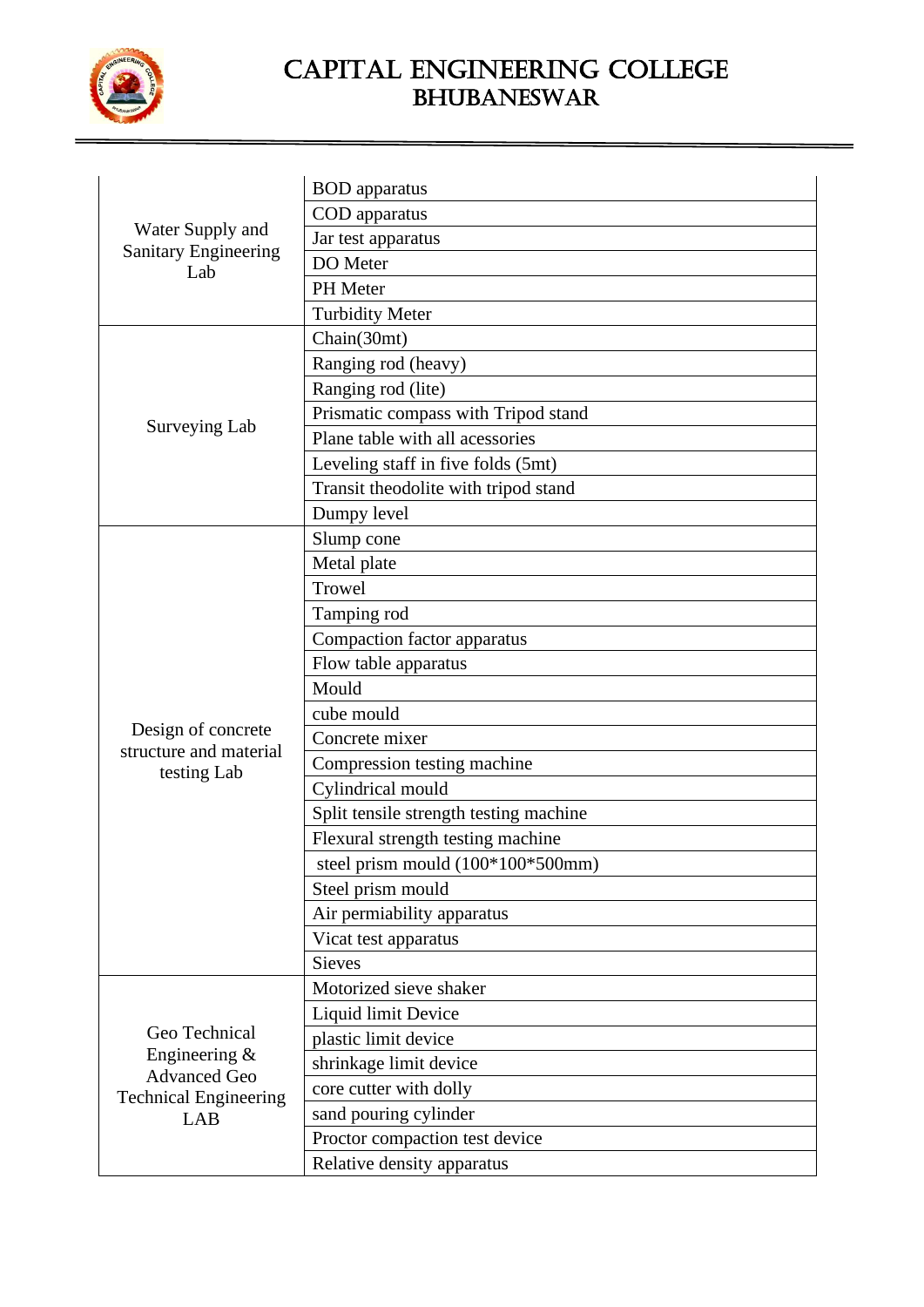

|                                    | Direct shear test apparatus                                       |
|------------------------------------|-------------------------------------------------------------------|
|                                    | Triaxial compression test apparatus                               |
|                                    | Unconfined compression test apparatus                             |
|                                    | Vane shear test device                                            |
|                                    | Consolidation test apparatus                                      |
|                                    | Cbr test apparatus                                                |
|                                    | Soil permiability test apparatus                                  |
|                                    | Electric stirrer                                                  |
|                                    | <b>Sieves</b>                                                     |
|                                    | Water bath                                                        |
|                                    | Augur                                                             |
|                                    | Standard penetration test                                         |
|                                    | Cone penetration test                                             |
|                                    | Swelling presure                                                  |
|                                    | Am Transmitter Trainer(Acl-01)                                    |
|                                    | AM Receiver Trainer(ACL-02)                                       |
|                                    | FM Transmitter Trainer(ACL-03)                                    |
|                                    | FM Receiver Trainer(ACL-04)                                       |
| Analogue                           | Filter/Noise(ACL-05)                                              |
| Communication                      | Sampling & Reconstruction Kit(DCL-01)                             |
| Technique                          | <b>PCM KIT</b>                                                    |
|                                    | 30 MHZ Dual Channel Analog Oscilloscope(OSO30)                    |
|                                    | FDM(VCT-59)                                                       |
|                                    | PAM, PPM, PWM Modulation & Demodulation (VCT-01)                  |
|                                    | Spectrum Analyzer(SA-1080TG)                                      |
|                                    | Ask Modulation & Demodulation Trainer(Vct-17)                     |
|                                    | FSK Modulation & Demodulation Trainer(VCT-18)                     |
|                                    | PSK Modulation & Demodulation Trainer(VCT-21)                     |
|                                    | <b>QPSK</b> Modulation & Demodulation Trainer(VCT-29)             |
|                                    | Noise Signal Generator (VCT-38)                                   |
|                                    | DPSK Modulation & Demodulation Trainer(VCT-39)                    |
|                                    | Level Converter(VCT-40)                                           |
| Digital Communication<br>Technique | MSK Modulation & Demodulation Trainer(VCT-46)                     |
|                                    | Quadrature Amplitude Modulation & Demodulation<br>Trainer(VCT-49) |
|                                    | Delta, Adaptive Delta, Sigma Delta Modulation (VCT-50)            |
|                                    | PCM/ delta /adaptive delta modulation(VCT-07)                     |
|                                    | TDM modulation & demodulation kit(VCT-02)                         |
|                                    | channel coding & decoding kit(VCT-14 A,B)                         |
|                                    | spectrum analyzer(9KHZ TO 3 GHZ)                                  |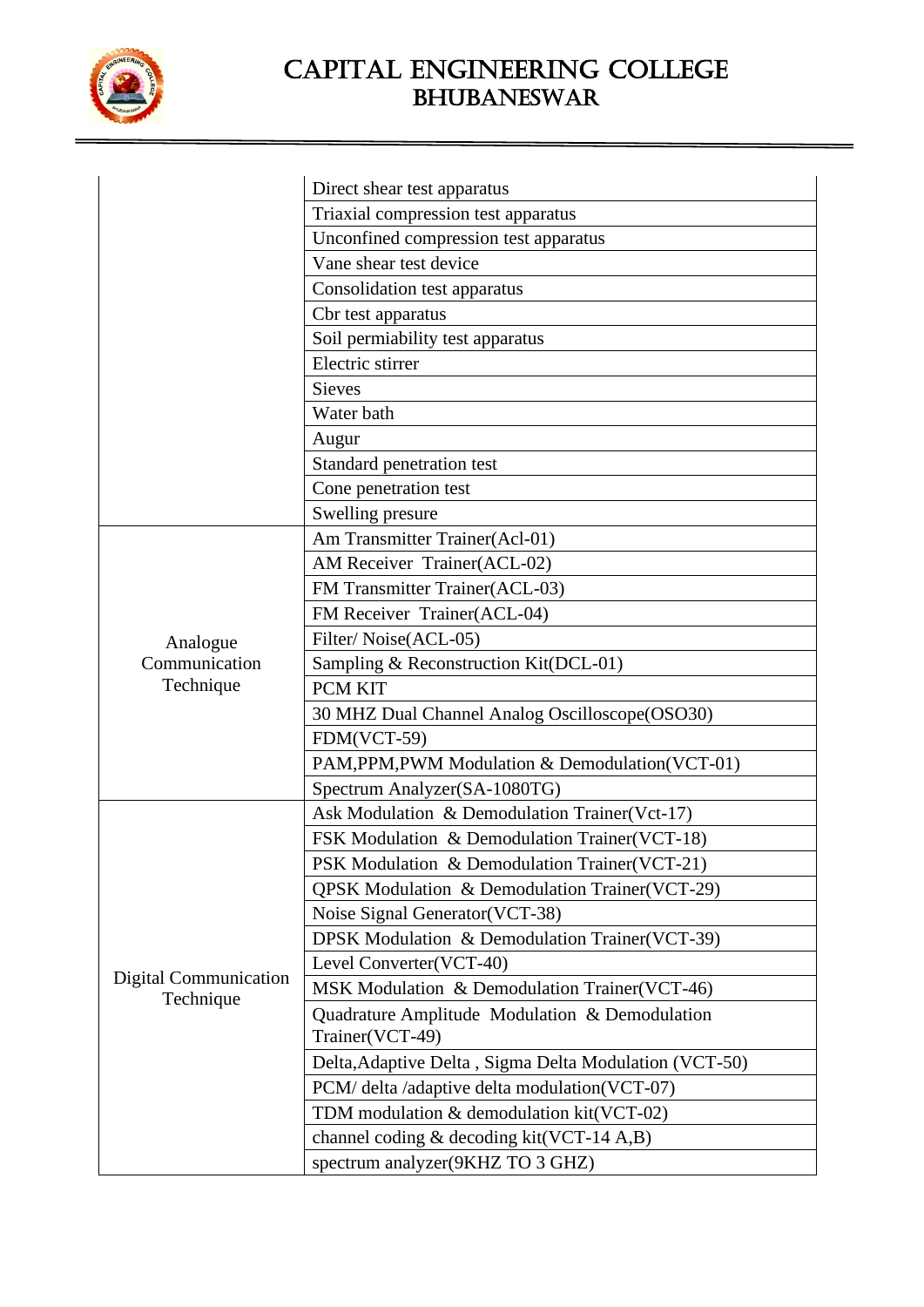

|                          | <b>ISDN</b>                                                  |
|--------------------------|--------------------------------------------------------------|
|                          | <b>CDMA</b> trainer                                          |
|                          | Tms320c6713 Based DSP Trainer, Sl-644                        |
|                          | TMS320C6713 Based DSP Trainer, S1-6713                       |
|                          | TMS320C6713 Based DSP Trainer, Vsk-6748, Sl-3                |
| Digital Signal           | TMS 320C6748 Based DSP Trainer, Sl No-4                      |
| Processing               | TMS 320C6748 Based DSP Trainer, Sl No-5                      |
|                          | TMS 320C6748 Based DSP Trainer, Sl No-6                      |
|                          | TMS 320C6748 Based DSP Trainer, Sl No-8                      |
|                          | TMS 320C6748 Based DSP Trainer, Sl No-8                      |
|                          | Antenna Trainer Kit, Model-St 2262                           |
|                          | Fiber Optics Trainer Kit                                     |
|                          | Satellite Communication, Mod-ST 2272                         |
| Communication            | Noise Figure Of An Amplifier, Mod-2205                       |
| Engineering              | Dopler Radar Transceiver And Radar Data Acquisition Software |
|                          | <b>Colour TV Receiver</b>                                    |
|                          | Laser Trainer, Mod-2506                                      |
|                          | <b>Digital Storage Osciloscope</b>                           |
|                          | Klystron Power Supply, Microwave Test Bench-NV 9002          |
|                          | Microwave Test Bench-NV 9000                                 |
|                          | Microwave Test Bench, Model-NV 9002                          |
|                          | Gun Oscillator Based, Microwave Test Bench,                  |
| Microwave Engineering    | Klystron Based, Microwave Test Bench                         |
|                          | Klystron Source Based Antenna Microwave Test Bench           |
|                          | <b>MeasurementOf Scattering Parameter</b>                    |
|                          | <b>Scattering Parameters</b>                                 |
|                          | Diode Trainer (Tdt-04)                                       |
|                          | Rectifier Study Trainer Module [TRT-05]                      |
|                          | <b>BJT Transistor Module [TTT-01]</b>                        |
|                          | Integrator &Differentiator [TDIT-24]                         |
|                          | Digital/Logic IC Trainer                                     |
|                          | (A) Micro Ampere-Meter (0-100 Micro Ampere) (DC)             |
|                          | (B) Milli Ampere-Meter (0-30ma) (DC)                         |
| <b>Basic Electronics</b> | Feed Back Amplifier (TFAT-27)                                |
|                          | <b>BJT Transistor Module [TTT-01]</b>                        |
|                          | Diode Study Module                                           |
|                          | Rectifier Study Trainer Module [TRT-05]                      |
|                          | <b>BJT Transistor Module [TTT-01]</b>                        |
|                          | Integrator & Differentiator [TDIT-24]                        |
|                          | Digital/Logic IC Trainer                                     |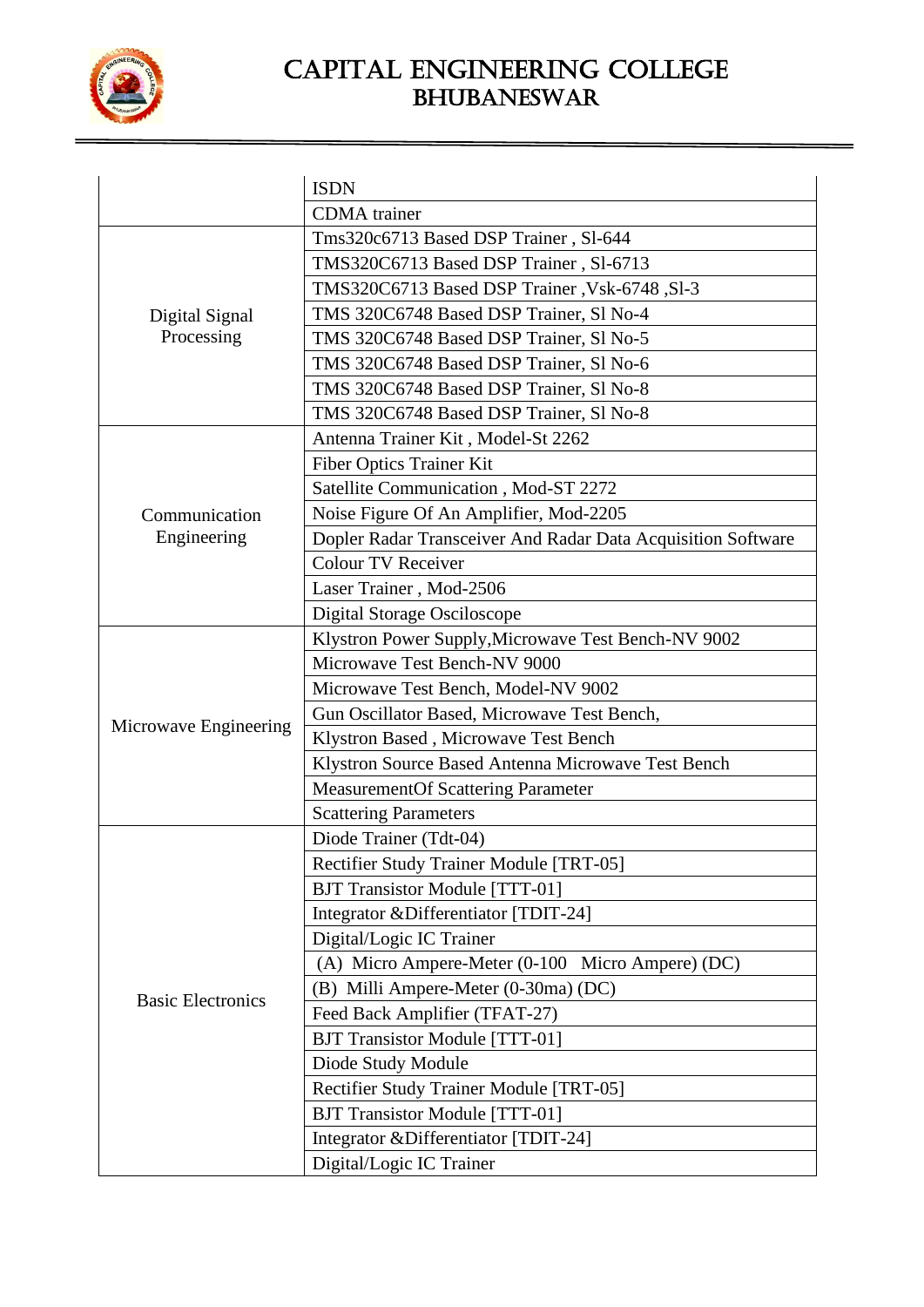

|                                       | Universal Bread Board Trainer [VBBT-01]                                                                         |
|---------------------------------------|-----------------------------------------------------------------------------------------------------------------|
|                                       | Aplab20mhz Dual Trace Oscilloscope, Sl. No-DI030SL0,708247-<br>52                                               |
|                                       | AplabDigital Hand Held Multimeter                                                                               |
|                                       | Aplab 2Mhz Function Generator, Sl. No-<br>H003fge0608271,72,78,79,80                                            |
|                                       | Differential Amplifier Trainer                                                                                  |
|                                       | Universal Bread Board Trainer (Analog Cum Digital) Lab, Sl. No-<br>09121513,09121514,09121515,09121516,09121517 |
|                                       | 30mhz Oscilloscope with Component Tester, Sl. No-<br>09121333,09121334                                          |
|                                       | DC Current Meter (Digital)                                                                                      |
|                                       | 8085 Microprocessor Trainer [Micro-85-Lc] Led, Sl. No-<br>915,914,916,899,864,917,904                           |
|                                       | Channel DAC Interface Board [VBMB-002], SL.N0-3250, 3259                                                        |
|                                       | Stepper Motor Controller With [VBMB-013A], SL. NO-<br>2790,2626                                                 |
|                                       | Generator Square Wave On All Line Of 8255 With Different<br>Frequencies                                         |
|                                       | 8085 Microprocessor Trainer Kit Model (MICRO-85 LCD)<br>MICRO85EBLCD, SL.NO-674,673,677,77,678,676              |
| Micro Processor &<br>Micro Controller | Study Of Stepper Motor & Its Operation (Stepper Motor<br>Controller) [VBMB-013A], SL NO-2624, 2793              |
|                                       | Study Of Traffic Light Controller (Traffic Light Control System)<br>[TRAF], SL.NO-2805,2811,2809                |
|                                       | Elevator Simulator Interface[VBMB-022], SL NO-395, 398, 390                                                     |
|                                       | 8051 Microcontroller CMCS Family Microcontroller Trainer<br>(MICRO-51EB), SL. NO-209,204,207,208,200,201        |
|                                       | 8086 Microprocessor Trainer KIT, SL NO-<br>3055,3057,3824,3061,3062,3063                                        |
|                                       | ADC Converter Trainer Kit [VSTM-03], SL NO-435, 442                                                             |
|                                       | DAA Trainer Kit [VSTM-02], SL. NO-447,467                                                                       |
|                                       | <b>Bjt Biasing Ckt Trainer</b>                                                                                  |
|                                       | <b>Transistor Amplifier Trainer</b>                                                                             |
|                                       | <b>Feedback Amplifier Trainer</b>                                                                               |
| Analogue Electronic                   | <b>JFET Biasing Ckt</b>                                                                                         |
| Circuit                               | <b>Square Wave Generator Using Opamp</b>                                                                        |
|                                       | <b>Measurement Of Opamp Parameters</b>                                                                          |
|                                       | <b>Square Wave Generator Using Opamp</b>                                                                        |
|                                       | <b>BJT Biasing CktTrainer</b>                                                                                   |
|                                       | <b>Transister Amplifier Trainer</b>                                                                             |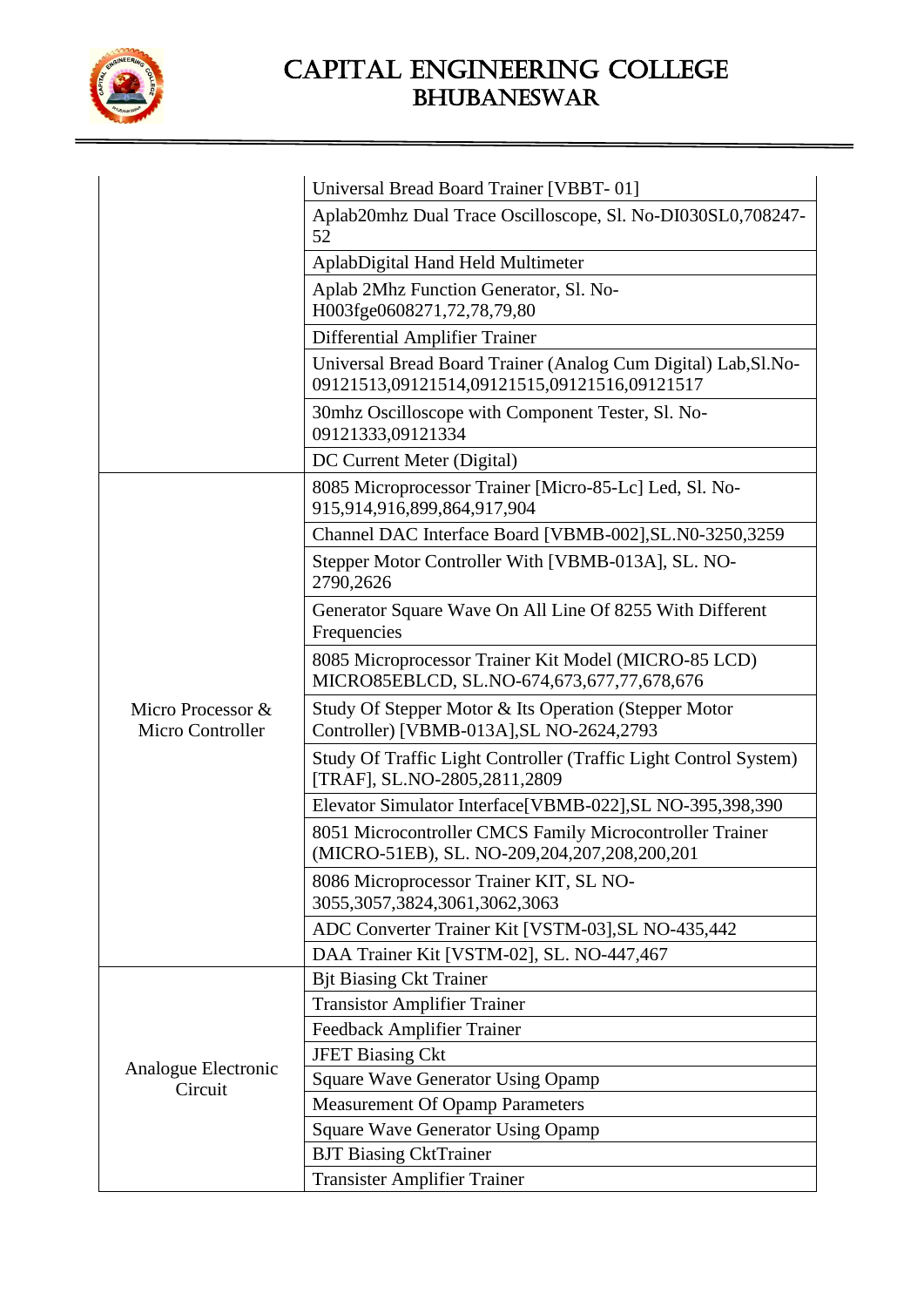

|                         | Feed Back Amplifier Trainer                                                                            |
|-------------------------|--------------------------------------------------------------------------------------------------------|
|                         | <b>JFET Biasing Ckt</b>                                                                                |
|                         | <b>Universal Bread Board Trainer</b>                                                                   |
|                         | 30MHZ Dual Channel Analog Oscilloscope [Oso 30]                                                        |
|                         | 2MHZ Function Generator With Frequency Counter [FG-02]                                                 |
|                         | 3^3/4 Digital Low Cost Hand Held Multimeter [DMM-10]                                                   |
|                         | DSO-025C1-0316,0390,25MHZ 100Mb/S Colour Digital Storage<br>Oscilloscope With USB Interface & Software |
|                         | <b>CRO</b>                                                                                             |
|                         | <b>Function Generator</b>                                                                              |
|                         | Multimeter[Vc-97], Sl. No-82,83,86,79,58,88                                                            |
|                         | DC Current Meter (Digital)                                                                             |
|                         | Binary Adder/Substracter [Db-08]                                                                       |
|                         | Multiplexer Demultiplexer[DB-10]                                                                       |
|                         | Flip Flop [DB-11]                                                                                      |
|                         | <b>SHIFT REGISTER [DB-12]</b>                                                                          |
| Digital Electronic      | 4 Bit Synchronous Binary Counter [DB-13]                                                               |
| Circuit                 | 4 Bit Binary Ripple Counter [DB-14]                                                                    |
|                         | <b>BNC TO BNC Cable</b>                                                                                |
|                         | <b>BNC TO CROCODILE Cable</b>                                                                          |
|                         | <b>Universal Bread Board</b>                                                                           |
|                         | 30MHZ Oscilloscope With Component Tester                                                               |
| <b>VLSI</b>             | FPGA TRAINER KIT [ST-103]                                                                              |
|                         | $AC$ Ammeter $(1A-2A)$                                                                                 |
|                         | AC Ammeter (10A-20A)                                                                                   |
|                         | $AC$ Voltmeter $(0-300$ V)                                                                             |
|                         | AC Wattmeter(75/150/300V, 0.5 A)                                                                       |
|                         | Capacitive Load Box, 1-ph                                                                              |
|                         | Resitive Load Box, 1-phase, 3kW                                                                        |
|                         | Cutter                                                                                                 |
| <b>Basic Electrical</b> | <b>Energy Meter Panel</b>                                                                              |
| <b>Engineering Lab</b>  | <b>Tester</b>                                                                                          |
|                         | <b>Fuse Box</b>                                                                                        |
|                         | Fluroscent Lamp Trainer Kit                                                                            |
|                         | Single phase fan motor                                                                                 |
|                         | Rheostats 200 ohm, 5A                                                                                  |
|                         | Inductive Load Box -1-Phase, 5A                                                                        |
|                         | LPF Wattmeter 2.5/5 A                                                                                  |
|                         | Megger 500V                                                                                            |
|                         | Single phase Variac 20 A                                                                               |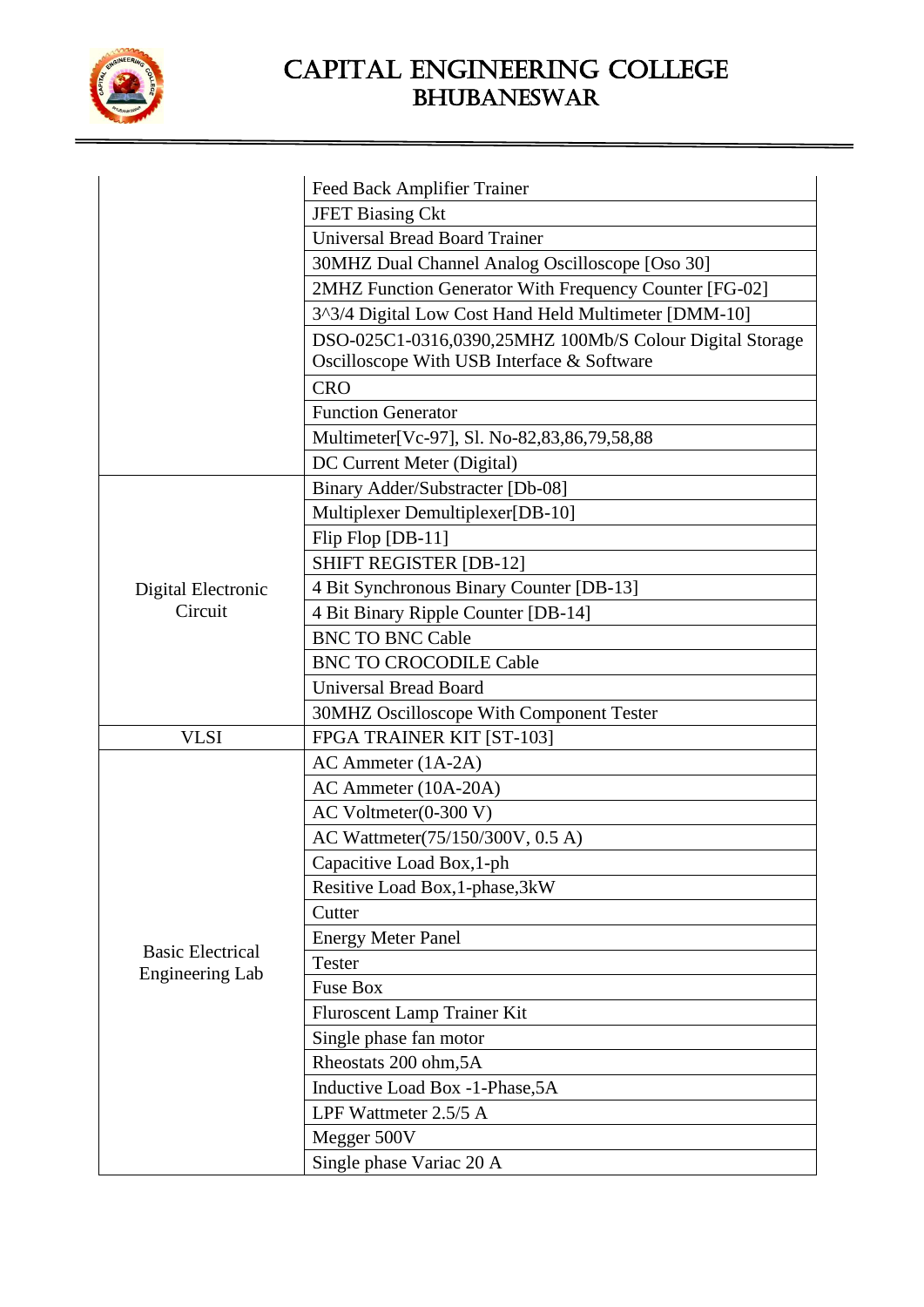

|                          | Single phase Variac 10 A                                       |
|--------------------------|----------------------------------------------------------------|
|                          | Plier                                                          |
|                          | Single Phase Transformer 230v/115, 1 kVA                       |
|                          | <b>Active filter Trainer NV-6504</b>                           |
|                          | Digital Multimeter                                             |
|                          | Digital Multimeter                                             |
|                          | DSO 25 MHz NB 102C                                             |
|                          | Determination of self inductance and mutual inductance trainer |
|                          | kit                                                            |
|                          | Norton Theorem Trainer Kit-                                    |
|                          | Oscilloscope-08113253                                          |
|                          | Norton's theorem trainer kit                                   |
|                          | Maximum power transfer theorem trainer kit                     |
|                          | Series parallel resonance trainer kit                          |
|                          | DC/AC transient trainer kit                                    |
| Network Theory Lab       | ABCD and h- parameter trainer kit                              |
|                          | Low pass high pass trainer kit                                 |
|                          | Two Port Network AB-90                                         |
|                          | RLC Circuit trainer kit, NV-6515                               |
|                          | RC/RL circuit trainer kit 65CA                                 |
|                          | Reciprocity and Superposition Trainer Kit AB-83                |
|                          | Z & Y parameter kit                                            |
|                          | RLC Series and Parallel Resonance trainer kit AB-80            |
|                          | Thevenin's theorem trainer kit                                 |
|                          | superposition theorem trainer kit                              |
|                          | Band pass, band stop filter trainer kit                        |
|                          | Kirchhoff's Law Trainer Kit, AB-59                             |
|                          | AC Wattmeter(75/150/300V, 0.5 A)                               |
|                          | BallasticGalvanometer NV-6107                                  |
|                          | Calibration Of Ammeter By Potentiometer NV 6032                |
|                          | Digital Multimeter                                             |
|                          | <b>Energy Meter Trainer NV 7025</b>                            |
|                          | Kelvine Double Bridge AB-60                                    |
| Electrical & Electronics | Schering bridge trainer kit AB-13                              |
| Measurement Lab          | Schmih Trigger Comparator AB-45                                |
|                          | LPF Wattmeter 2.5/5 A                                          |
|                          | LCR meter caddo 9302                                           |
|                          | Maxwell capacitance bridge AB-11                               |
|                          | Maxwell Inductance bridge AB-59                                |
|                          | Magnetic Hyteresis Curve Tracer NV-6108                        |
|                          | Oscilloscope-08113272                                          |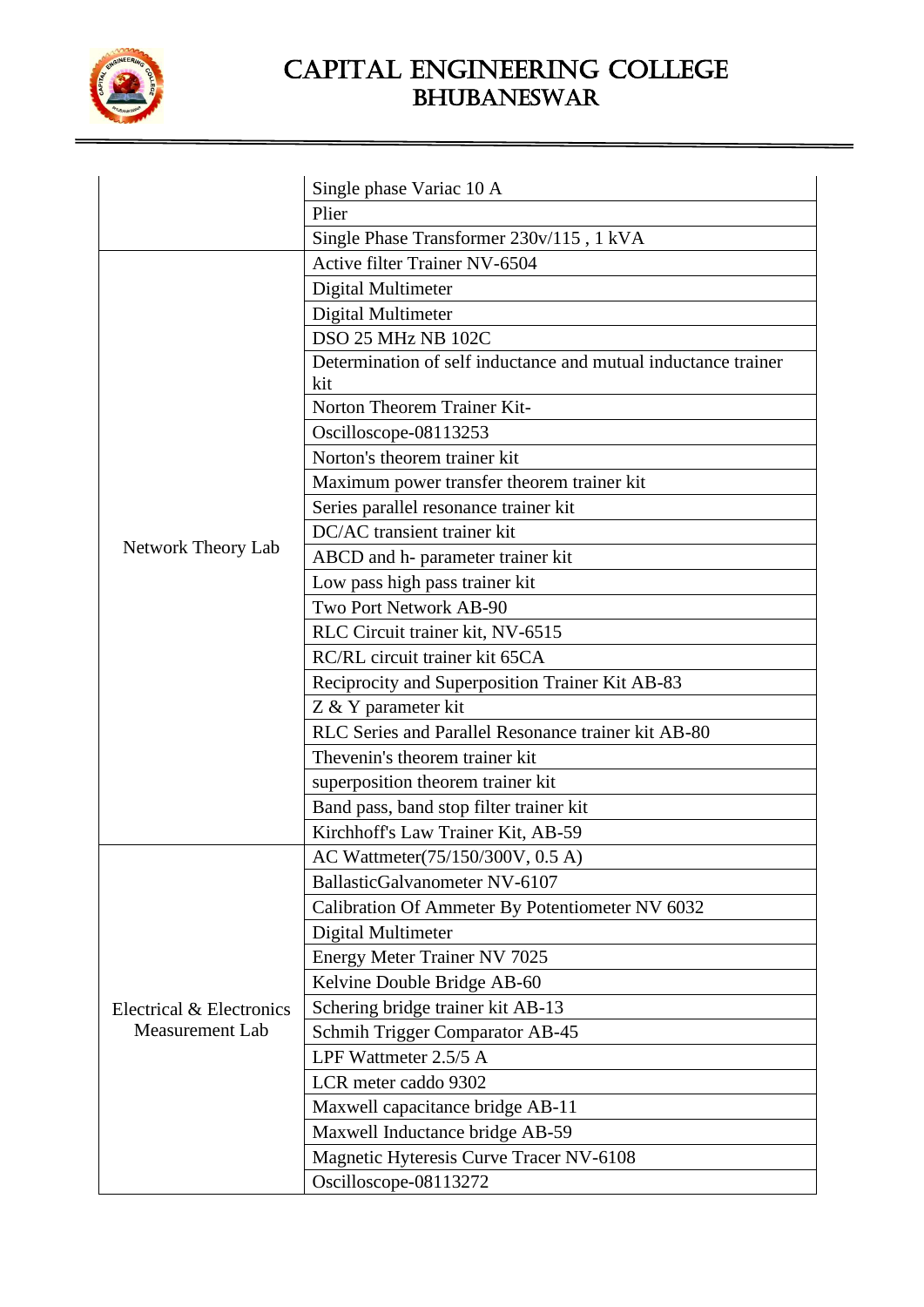

|                          | Power Measurement by two wattmeter method Trainer Kit NV-<br>7005 |  |
|--------------------------|-------------------------------------------------------------------|--|
|                          | Spectrum Analyser with Track Generator 0811143,8010TG             |  |
|                          |                                                                   |  |
|                          | $AC$ Ammeter $(1A-2A)$                                            |  |
|                          | AC Ammeter (10A-20A)                                              |  |
|                          | AC Ammeter (15A-30A)                                              |  |
|                          | $AC$ Voltmeter $(0-600 V)$                                        |  |
|                          | AC Voltmeter(75/150/300V)                                         |  |
|                          | AC Wattmeter(150/300/600V, 2-5A)                                  |  |
|                          | <b>AC/DC</b> Distribution Panel                                   |  |
|                          | DC Ammeter $(2-5 A)$                                              |  |
|                          | DC Voltmeter (0-300V)                                             |  |
|                          | <b>Digital Tachometer</b>                                         |  |
|                          | DC Compound Motor 3HP, 12A, 220V                                  |  |
|                          | Four point startor                                                |  |
|                          | Three point startor                                               |  |
|                          | DC Shunt Motor 3HP, 12A, 220V                                     |  |
|                          | <b>DOL</b> Starter                                                |  |
|                          | single phase 1KVA,230v Transformer                                |  |
|                          | single phase 1KVA,230v Transformer                                |  |
|                          | single phase 1KVA,230v Transformer                                |  |
| Electrical Machine-I Lab | DC Shunt Generator Motor set 10A, 2.2 kW                          |  |
|                          | Three point startor                                               |  |
|                          | 3-Phase AC SQ Cage Induction Motor 3HP(4-5A)                      |  |
|                          | Star delta stator                                                 |  |
|                          | LPF Wattmeter 1/2A                                                |  |
|                          | <b>UPF Wattmeter 2.5/5A</b>                                       |  |
|                          | Analog Tachometer                                                 |  |
|                          | Field Regulator For DC motor - generator set                      |  |
|                          | Field Regulator For DC motor - generator set                      |  |
|                          | Loading arrangement compound and squirrel cage induction          |  |
|                          | motor                                                             |  |
|                          | 1-Phase Induction Motor Trainer Kit-1HP                           |  |
|                          | Slip ring IM trainer kit with 5HP                                 |  |
|                          | 3-phase synchronous generator, 440V, 1500 rpm                     |  |
|                          | 3-phase synchronous motor, 440V, 1500 rpm                         |  |
|                          | Single phase Variac 10 A                                          |  |
|                          | Plier                                                             |  |
|                          | Rheostat 1200 ohm, 0.9 A                                          |  |
|                          | Rheostat 50ohm, 10A                                               |  |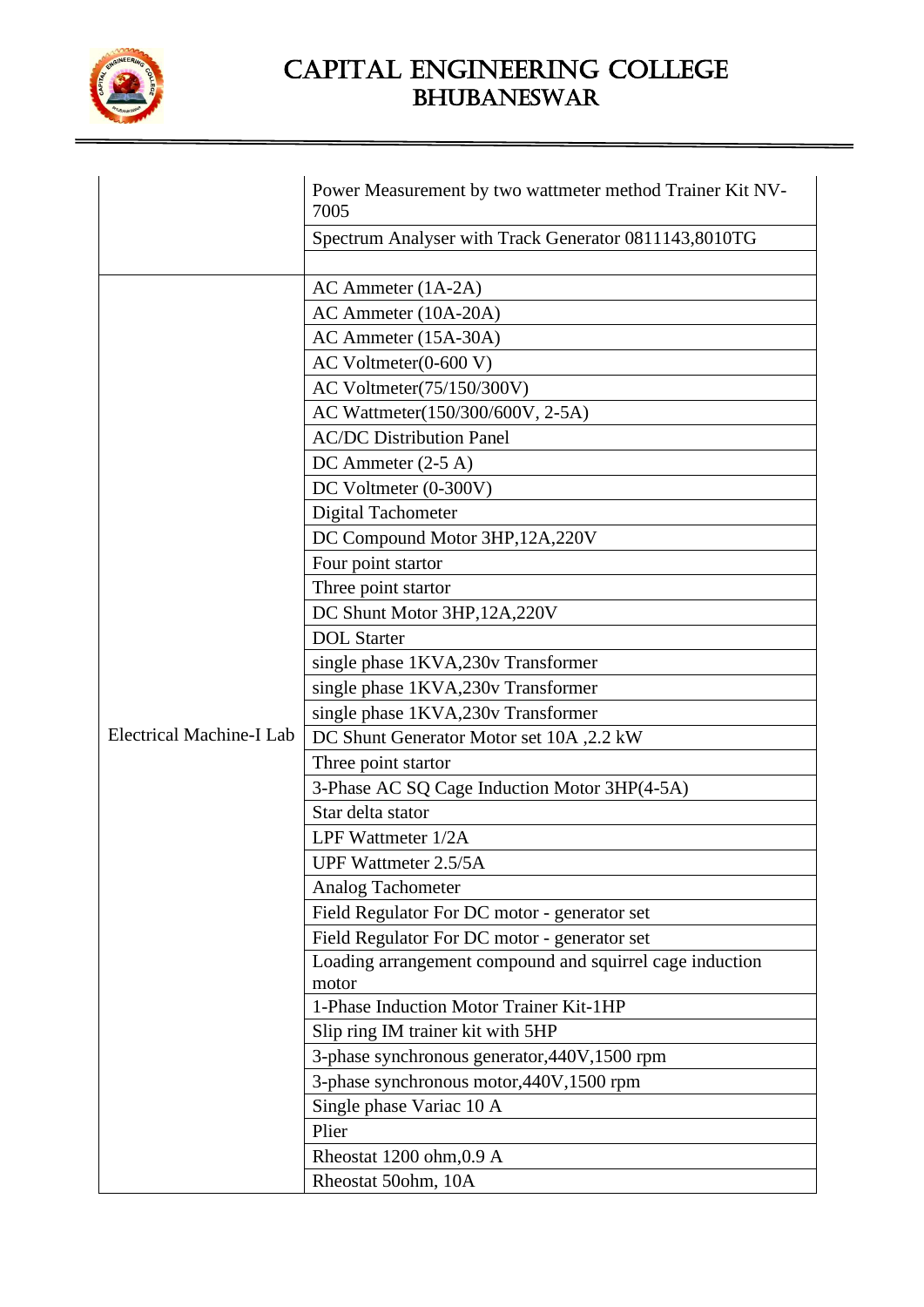

|                              | AC Ammeter (10A-20A)                                      |
|------------------------------|-----------------------------------------------------------|
|                              | AC Ammeter (15A-30A)                                      |
|                              | $AC$ Voltmeter $(0-600 V)$                                |
|                              | AC Voltmeter $(150-300 V)$                                |
|                              | AC Wattmeter(150/300/600V, 2-5A)                          |
|                              | DC Ammeter $(15-30 \text{ A})$                            |
|                              | <b>DOL</b> Starter                                        |
|                              | Power factor Meter 1/2 A                                  |
|                              | 1-Phase Induction Motor Trainer Kit-1HP                   |
|                              | 3-phase, 440v salient pole alternator                     |
|                              | 3-phase, 440v salient pole synchronous motor              |
|                              | 3-phase, 3HP IM with mechanical load                      |
|                              | Plier                                                     |
| <b>Electrical Machine-II</b> | Rheostat 750 ohm, 1.2 A                                   |
| Lab & EMPD Lab               | single phase 1KVA,230v Transformer                        |
|                              | single phase 1KVA,230v Transformer                        |
|                              | single phase 1KVA,230v Transformer                        |
|                              | Rheostat 100ohm, 2A                                       |
|                              | 3-phase, 3HP IM with variable frequency drive trainer kit |
|                              | 4KVA,220v DC generator motor set                          |
|                              | 3-phase, 3HP IM with brake load                           |
|                              | 3KW, 440 V, 1500 rpm Alternator                           |
|                              | 3KW, 440 V, 1500 rpm Alternator                           |
|                              | 3-phase, 440V 1500 rpm IM with mechanical load            |
|                              | 3-phase, 440V 1500 rpm IM with mechanical load            |
|                              | 3-phase, 440V 1500 rpm IM with mechanical load            |
|                              | 3-phase, 440V 1500 rpm IM with mechanical load            |
|                              | Digital Multimeter                                        |
|                              | Digital Multimeter                                        |
|                              | DSO 25 MHz NB 102C                                        |
|                              | Oscilloscope-08113274                                     |
|                              | single phase full wave AC to DC converter trainer kit     |
|                              | VI characteristics of SCR                                 |
| <b>Power Electronics Lab</b> | VI characteristics of TRIAC                               |
|                              | VI characteristics of MOSFET                              |
|                              | VI characteristics of IGBT                                |
|                              | single phase half wave AC to DC converter trainer kit     |
|                              | single phase AC to DC semiconveter trainer kit            |
|                              | three phase AC to DC semiconverter trainer kit            |
|                              | single phase PWM inverter trainer kit                     |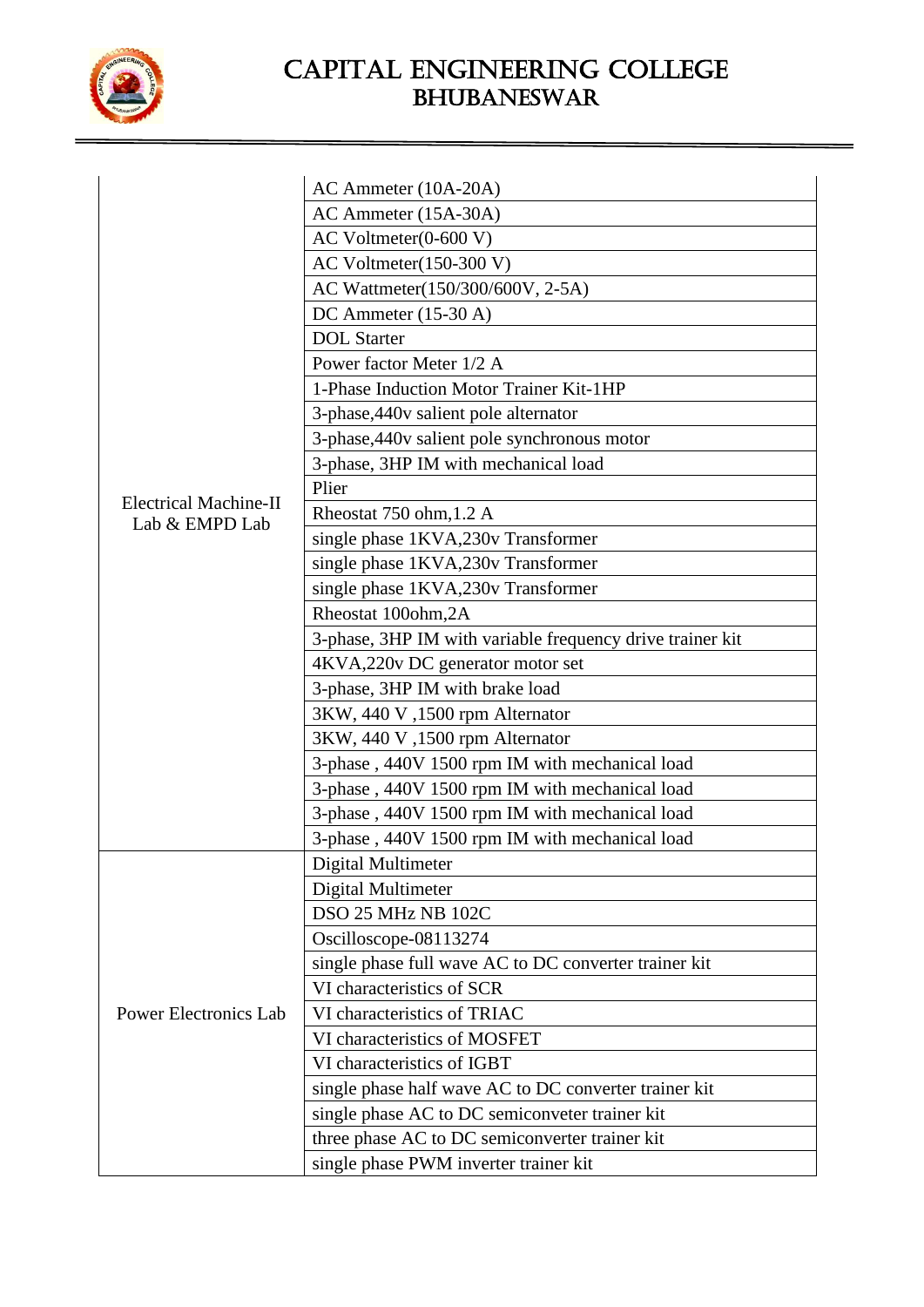

|                                       | <b>Buck converter</b>                                                                                                                                                |  |
|---------------------------------------|----------------------------------------------------------------------------------------------------------------------------------------------------------------------|--|
|                                       | <b>Boost Converter</b>                                                                                                                                               |  |
|                                       | Phase shift Oscillator                                                                                                                                               |  |
|                                       | single phase full wave AC to DC converter trainer kit                                                                                                                |  |
|                                       | Plier                                                                                                                                                                |  |
|                                       | Oscilloscope-08113275                                                                                                                                                |  |
|                                       | Single phase fully contrpolled AC to Dc Converter trainer kit with<br>Dc shunt motor                                                                                 |  |
|                                       | Four quadrant chhoper trainer kit wit dc shunt motor                                                                                                                 |  |
|                                       | Dual convertor trainer kit with dc shunt motor                                                                                                                       |  |
|                                       | Three phase AC to Dc convertor with DC shunt motor                                                                                                                   |  |
| <b>Electrical Drives Lab</b>          | Three phase Inverter trainer kit with 3 hp Induction motor                                                                                                           |  |
|                                       | Digital Multimeter                                                                                                                                                   |  |
|                                       | Digital Multimeter                                                                                                                                                   |  |
|                                       | Three phase AC to DcC convertor trainer kit with DC shunt<br>Motor                                                                                                   |  |
|                                       | Three phase AC to DcC convertor trainer kit with DC shunt<br>Motor                                                                                                   |  |
|                                       | Slip ring Induction motor trainer kit with 5HP IM                                                                                                                    |  |
|                                       | Transformer oil Test trainer kit                                                                                                                                     |  |
|                                       | Three phase transmission line Model trainer kit                                                                                                                      |  |
| Power System Lab &<br><b>EPTD Lab</b> | Three phase transmission line Model trainer kit                                                                                                                      |  |
|                                       | UG cable fault locator trainer kit                                                                                                                                   |  |
|                                       | <b>ABCD</b> Parameter trainer kit                                                                                                                                    |  |
| C LAB                                 | 30 Numbers of computer systems (hp). Hardware Specification:<br>Dual core, 2gb ram, 320 gb hard disk. Software Specification:<br>Windows7,c++                        |  |
| <b>CG LAB</b>                         | 24 Numbers of computer systems .(DELL/ZEBRONIC)<br>Hardware Specification: Dual core/i3,4gb ram,500 gb hard<br>disk.Software Specification: WINDOWS 10,JDK,JFLAP,C++ |  |
| <b>IWT LAB</b>                        | 24 Numbers of computer systems . (DELL) Hardware<br>Specification: Dual core, 4gb ram, 1 Tb hard disk Software<br>Specification: WINDOWS 10,C++,ORACLE 10G WINDOWS10 |  |
| <b>ADVANCE LAB</b>                    | 6 Numbers of computer systems .(DELL) Hardware<br>Specification: Dual core, 4gb ram, 1 Tb hard disk Software<br>Specification:                                       |  |
| <b>NETWORK LAB</b>                    | 30 Numbers of computer systems . Hardware Specification: Dual<br>core, 2gb ram, 500 Gb hard disk Software Specification:<br>WINDOWS7,CISCO TRACER                    |  |
| <b>DAA LAB</b>                        | 30 Numbers of computer systems . (hp) Hardware Specification:<br>I3,4GB,1TB Software Specification: WINDOWS7,C++                                                     |  |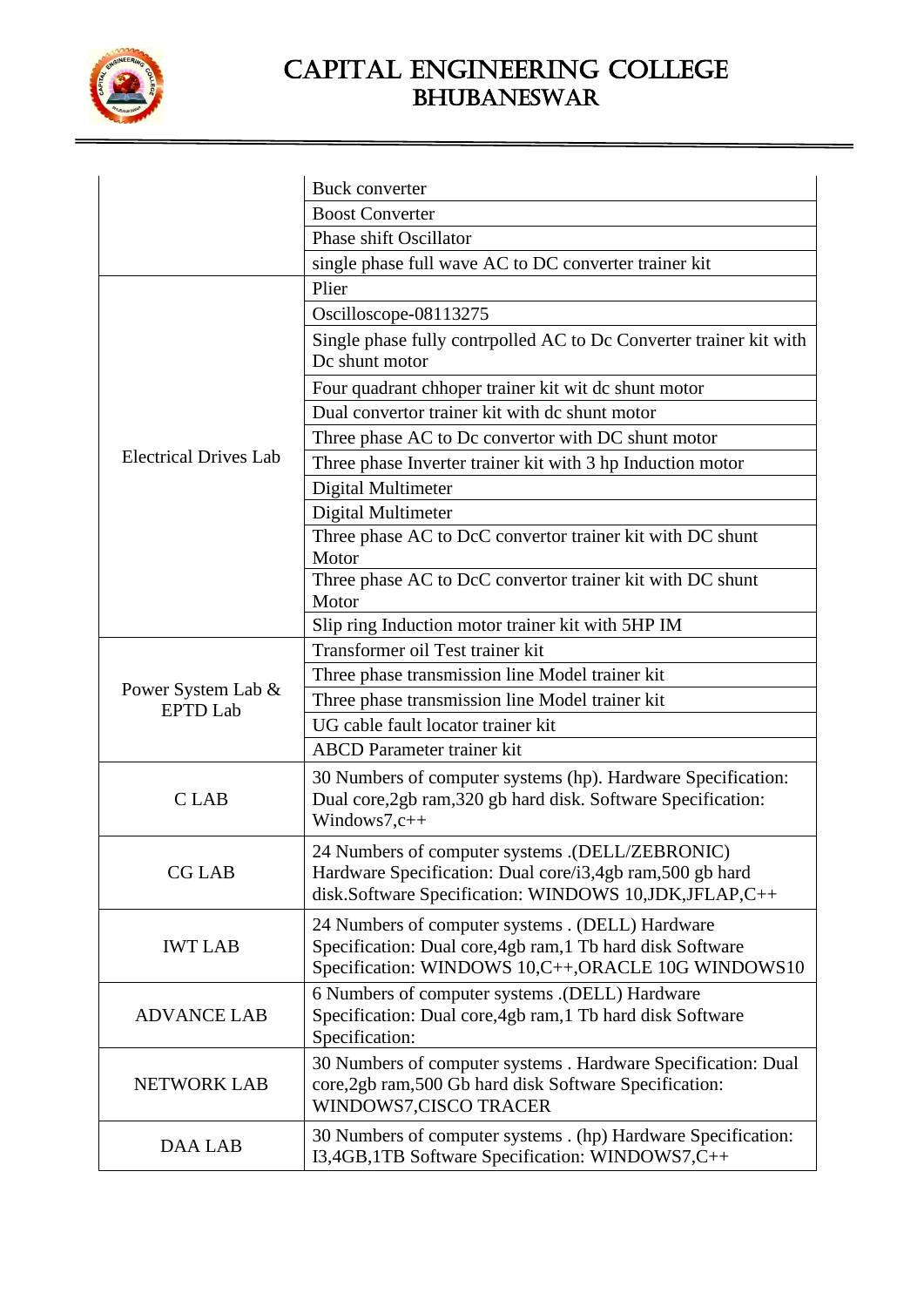

| OS LAB | 10 Numbers of computer systems . (Dell) Hardware Specification:<br>DUAL CORE, 4GB, 1TB Software Specification: WINDOWS<br>10, UBUNTU16 |
|--------|----------------------------------------------------------------------------------------------------------------------------------------|
|        |                                                                                                                                        |

#### ❖ **Computing Facilities**

|           | <b>Internet Bandwidth</b>                                             | : 300 Mbps  |
|-----------|-----------------------------------------------------------------------|-------------|
| ٠         | Number and configuration of System                                    | $: 453$ Nos |
| ٠         | Total number of systems connected by LAN                              | $: 336$ Nos |
| ٠         | Total number of systems connected by WAN                              | $: 117$ Nos |
| ٠         | Major software packages available:                                    | $: 62$ Nos  |
| $\bullet$ | Special purpose facilities available (Conduct of online               |             |
|           | Meetings/Webinars/Workshops, etc.)                                    | : Available |
| $\bullet$ | Facilities for conduct of classes/courses in online mode (Theory $\&$ |             |
|           | Practical)                                                            | : Available |
| ٠         | <b>Innovation Cell</b>                                                | : Available |
| ٠         | Social Media Cell                                                     | : Available |
| ٠         | Compliance of the National Academic Depository (NAD), applicable      |             |
|           | to PGCM/PGDM Institutions and University Departments                  | : Available |
| ❖         | List of facilities available                                          |             |
| ٠         | <b>Games and Sports Facilities</b>                                    | : Available |
| ٠         | <b>Extra-Curricular Activities</b>                                    | : Available |
| ٠         | <b>Soft Skill Development Facilities</b>                              | : Available |
|           | ❖ Teaching Learning Process                                           |             |

<http://www.bput.ac.in/syllabus.html>

[ics%2Fmytimetable%2Findex](https://cms.cecodisha.edu.in/index.php?r=academics%2Fmytimetable%2Findex)

[ics%2Fexamination%2Findex](https://cms.cecodisha.edu.in/index.php?r=academics%2Fexamination%2Findex)

[https://cms.cecodisha.edu.in/index.php?r=academ](https://cms.cecodisha.edu.in/index.php?r=academics%2Fmytimetable%2Findex)

[https://cms.cecodisha.edu.in/index.php?r=academ](https://cms.cecodisha.edu.in/index.php?r=academics%2Fexamination%2Findex)

[ics%2Facademicperformancereport%2Findex](https://cms.cecodisha.edu.in/index.php?r=academics%2Facademicperformancereport%2Findex)

- Curricula and syllabus for each of the Programmes as approved by the University
- Academic Calendar of the University <http://www.bput.ac.in/academic-calendar.html>
- Academic Time Table with the name of the Faculty members handling the Course
- Teaching Load of each Faculty [https://cms.cecodisha.edu.in/index.php?r=academ](https://cms.cecodisha.edu.in/index.php?r=academics%2Facademicperformancereport%2Findex)
- Internal Continuous Evaluation System and place

#### **16. Enrolment and placement details of students in the last 3years**

| <b>Academic Year</b> | <b>No of students Enrolled</b> | No of students placed |
|----------------------|--------------------------------|-----------------------|
| 2021-22              | 382                            | 337                   |
| 2020-21              | 376                            | 340                   |
| 2019-20              | 350                            | 334                   |

### **17. List of Research Projects/ Consultancy Works**

• Number of Projects carried out, funding agency, Grant received 3